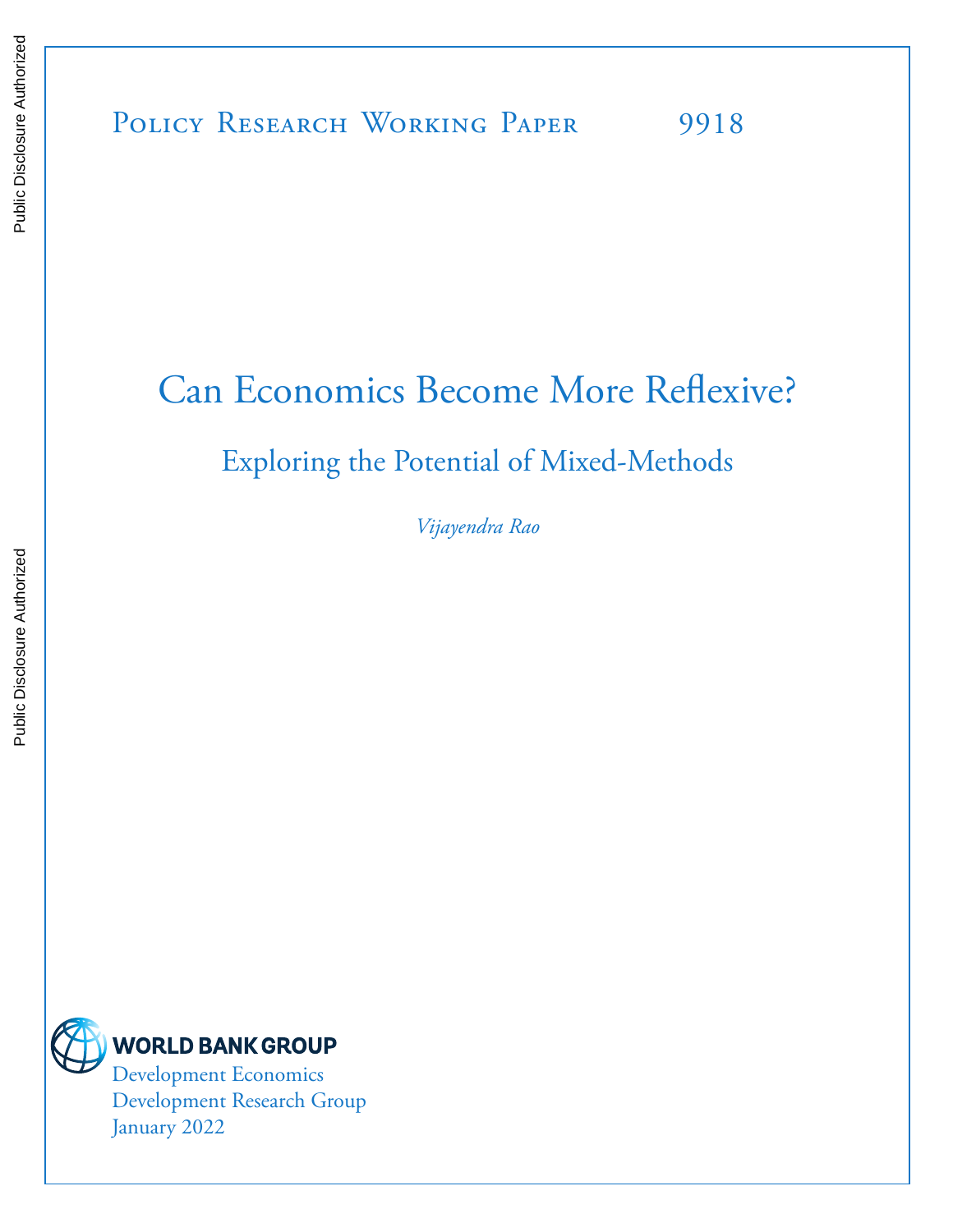#### POLICY RESEARCH WORKING PAPER 9918

# **Abstract**

This paper argues that Economics can learn from Cultural Anthropology and Qualitative Sociology by drawing on a judicious mix of qualitative and quantitative methods to become more "reflexive." It argues that reflexivity, which helps reduce the distance between researchers and the subjects of their research, has four key elements: *cognitive*  *empathy,* the analysis of *narratives* (potentially enhanced by machine learning), understanding *process*, and *participation* (involving respondents in research). The paper provides an impressionistic and non-comprehensive review of mixed-methods relevant to development economics and discrimination to illustrate these points.

*The Policy Research Working Paper Series disseminates the findings of work in progress to encourage the exchange of ideas about development*  issues. An objective of the series is to get the findings out quickly, even if the presentations are less than fully polished. The papers carry the *names of the authors and should be cited accordingly. The findings, interpretations, and conclusions expressed in this paper are entirely those of the authors. They do not necessarily represent the views of the International Bank for Reconstruction and Development/World Bank and its affiliated organizations, or those of the Executive Directors of the World Bank or the governments they represent.*

This paper is a product of the Development Research Group, Development Economics. It is part of a larger effort by the World Bank to provide open access to its research and make a contribution to development policy discussions around the world. Policy Research Working Papers are also posted on the Web at http://www.worldbank.org/prwp. The author may be contacted at vrao@worldbank.org.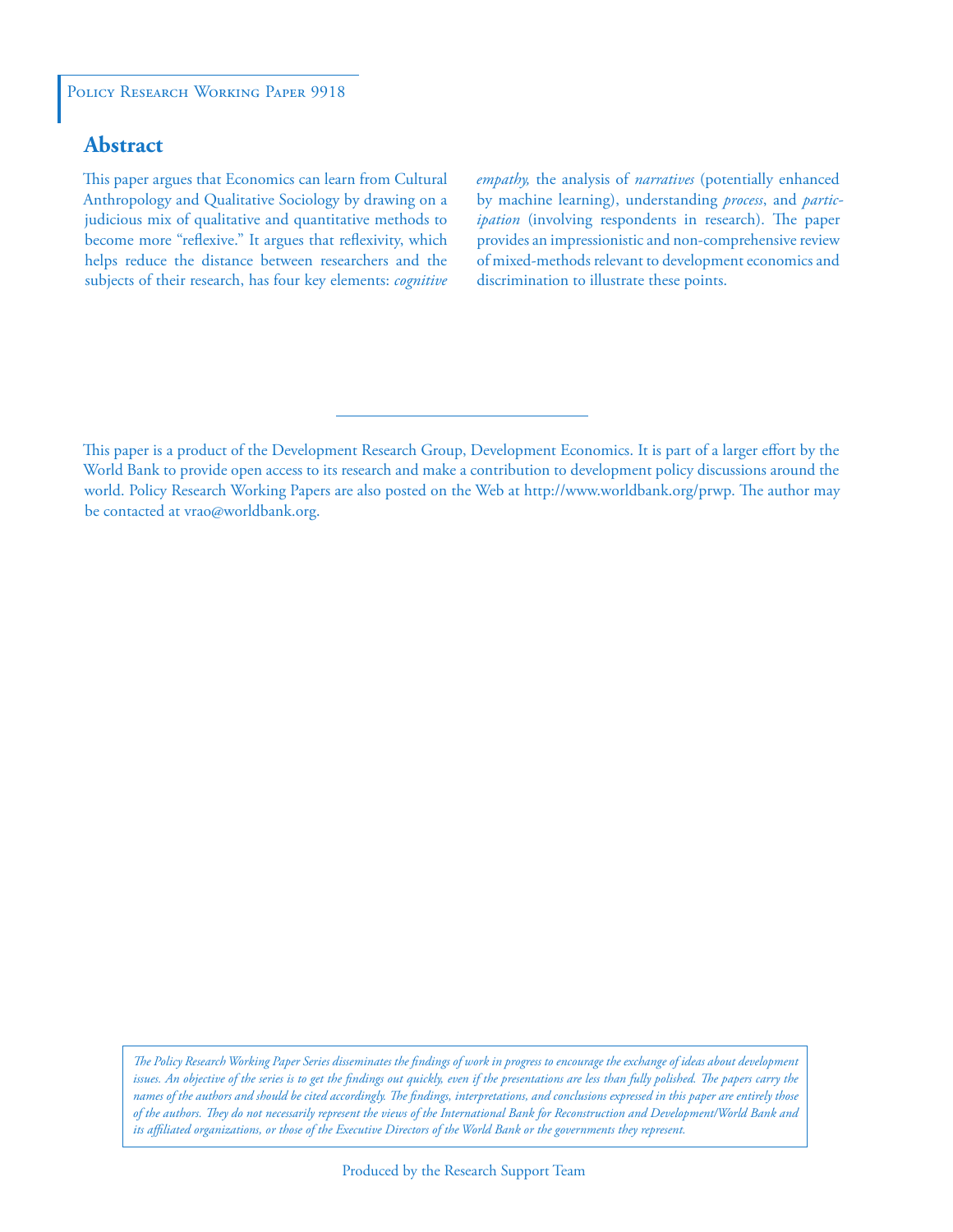# **Can Economics Become More Reflexive?[1](#page-2-0) Exploring the Potential of Mixed-Methods**

Vijayendra Rao

JEL Codes: B4, O1, J71, B55 Keywords: Mixed-Methods, Narrative Economics, Empathy, Participation, NLP

<span id="page-2-0"></span><sup>&</sup>lt;sup>1</sup> This paper has been written as a contribution to the Handbook on Economics of Discrimination and Affirmative Action, Ashwini Deshpande (editor). I am grateful to Harold Alderman, Monica Biradavolu, Irene Bloemraad and Berk Ozler for valuable discussions and feedback, and to Paromita Sanyal and Michael Woolcock for our many years of collaboration that have helped refine these ideas.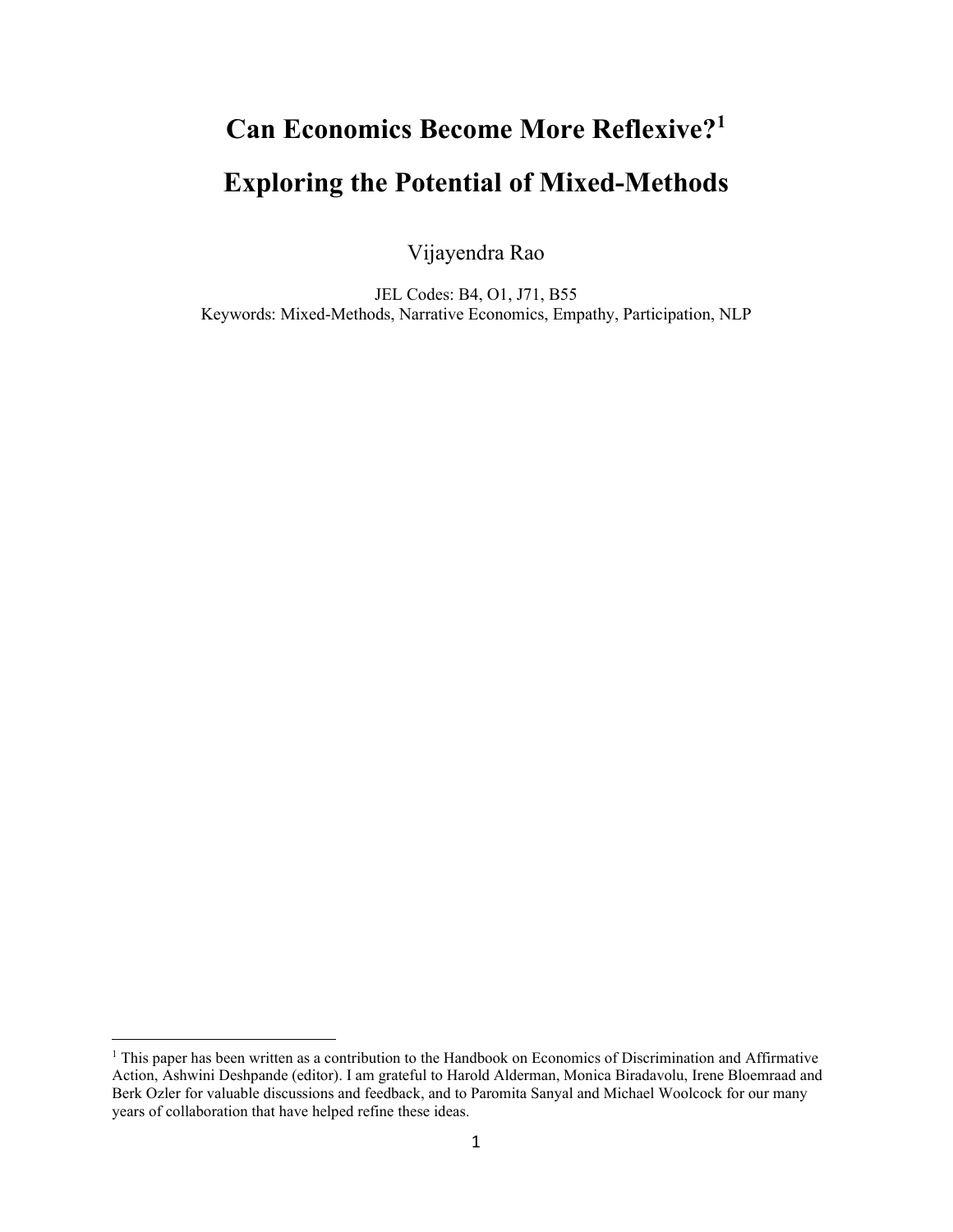# Introduction

There are artificial distinctions of method that limit us as social scientists. We economists think of ourselves as quantitative social scientists. Cultural anthropologists and some sociologists see themselves as ethnographers who rely on participant observation and qualitative methods. The reasons for this divide are a vestige of disciplinary history, how scholars are trained and assessed for tenure. By limiting ourselves to one set of methods, we limit the questions we can ask and constrain ourselves in the data available to answer them. The methods lead the questions, rather than the other way around.

It did not begin this way. Charles Booth, whose magnificent multi-volume *Life and Labour of the People in London* (1892-97) helped set the stage for all social science research, triangulated between data from household surveys, participant observation and open-ended interviews to create detailed "poverty maps" of London. These maps drew on data, both quantitative and qualitative, that Booth and his team collected from every one of London's four million residents to visualize where the poor and the rich lived. The maps drew a finely detailed picture of households and their living standards, the nature of their work, and many other characteristics that Booth grouped into three categories: Employment, "Circumstances" (illness, infirmity, family size, etc.) and "Questions of Habit" (what he called problems of "drunkenness and thriftlessness"). The task took seventeen years to complete (1886-1903), filled seventeen volumes and had a tremendous influence on economic and social policy, and on social science. (For more on Charles Booth's work, see Mary Morgan's ([2](#page-3-0)019) excellent book.<sup>2</sup>)

Over the course of the 20<sup>th</sup> century, most social scientists moved away from this grounded, multi-method process of enquiry. Economics, in its quest toward greater scientific precision, became almost entirely focused on the analysis of quantitative data. Other less homogenous disciplines like sociology had subdisciplines that focused on either qualitative or quantitative methods, while anthropology split into (at least) two fields – cultural anthropology emphasizing participant observation and ethnography, and physical anthropology emphasizing the analysis of various types of quantitative data from archeological digs, genetic analysis, and experiments. Psychology moved from observational studies into an entirely experimental direction. These differences in method were a primary characteristic of how the social sciences distinguished themselves from one another.

However, even a cursory look at recent social science journals shows that things are changing. Disciplinary differences are increasingly getting bridged. Economics has taken a behavioral turn (Thaler, 2016), sociology and political science are getting increasingly interested in mixing qualitative and quantitative methods (Small 2011, Humphreys and Jacobs 2015), psychology is moving towards a mix of experimental, qualitative and survey methods (Paluck, 2010), and mixed methods are being actively used by development researchers and practitioners (e.g. Kanbur and Shaffer, 2007). We social scientists have expanded the questions we ask and seem to be moving towards a world where methods are subservient to questions. Consequently, we are increasingly mixing methods.

This paper provides a selective overview of mixing quantitative and qualitative methods – which is still a rarity in economics. I argue that qualitative methods offer a powerful set of tools that are of central concern to economists, and particularly for economists interested in questions of discrimination and development. They help reduce the distance between researchers and the subjects of their research and can help introduce an element of *reflexivity* into economics. The paper does not attempt a full-fledged review of mixed methods, whether in economics or in other disciplines, but rather tries to illustrate various ways in which a judicious combination of qualitative and quantitative methods and tools can result in a more empathetic and richer understanding of human behavior. The examples which I will employ are also impressionistic rather than comprehensive. I will hew closely to topics that are of interest

<span id="page-3-0"></span><sup>&</sup>lt;sup>2</sup> The full set of maps and some of Booth's "notebooks" can be explored here[: https://booth.lse.ac.uk/map.](https://booth.lse.ac.uk/map)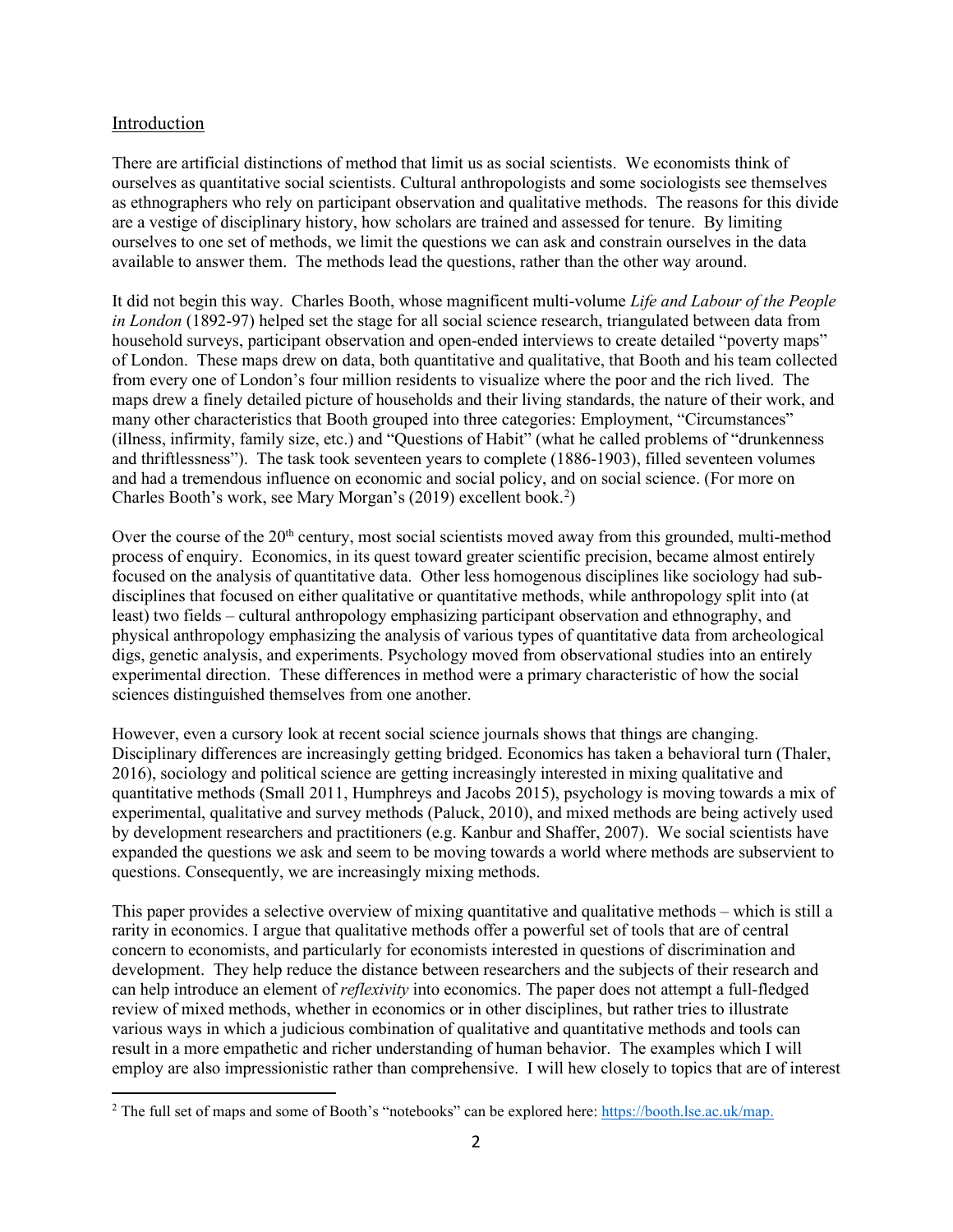to economists who study development (which is my primary focus of interest), and draw on work from across the world, including my own.

### Economics, Ethnography and Reflexivity

At the risk of some oversimplification, we could argue that econometrics focuses on two broad issues. The first is causal inference, strengthened over the last three decades by the extraordinary advances made under the credibility revolution. The second, like most of applied statistics, is about understanding and overcoming the challenges of making robust inferences about larger populations from sample data.

But, despite the powerful tools that have emerged over the years under these two important umbrellas, something is left missing. The data employed by an econometrician is often collected by someone else. Even when the econometrician is responsible for collecting it, they usually delegate it to a survey firm focused on finetuning the questions, making sure the power calculations are done properly, and deploy research assistants to supervise and monitor the data collection and data entry process. All these steps are necessary to collect data at scale, but the very process of collecting information from many people results in a distance between the researcher and the subjects of their research. This accentuates the preexisting social and cultural distance that exists between the researcher and the researched, which is particularly acute for those who study discrimination or development where the researcher is almost always from a different social class, and usually from a different race, caste, and cultural background from those they research. The topics picked by a researcher, consequently, are more likely to reflect their lived reality – their reading of the literature, their notion of what kinds of topics will further their careers – rather than the perspectives of the people they are studying.

Ethnography is at the other of this spectrum. The focus is usually on one community, studied intensely by one person who actively participates in and observes the life of the community over an extended period. To illustrate this, let me begin with brief summaries of two ethnographies that employ participant observation – the primary method of cultural anthropologists, and of qualitative sociologists trained in the Chicago school of urban sociology.

The anthropologist Bhrigupathi Singh, in his wonderful ethnography, *Poverty and the Quest for Life* (2015) draws on one and a half years of fieldwork with the Sahariya, a community classified as a "primitive tribe" who live in a remote and extremely arid part of the Indian state of Rajasthan. The Sahariya are former bonded laborers who are considered much poorer than the Dalit ("Scheduled Caste") Chamar community with whom they sometimes share settlements. Singh delves deep into the spiritual lives of the Sahariya trying to understand and describe how they conceive of "well-being," and show how different it is from the view of philosophers and social scientists. His descriptions do not ignore the standard analytical categories of caste, class, power, the state, and structural inequality, but Singh attempts to draw the reader into questioning those categories as he tries to understand how the Sahariya see themselves. He questions the tropes describing them in previous work as bound by "superstition" and "subject to supernatural beliefs," which leads one government report to describe their lives as so desolate as to "make their living unthinkable." Singh's effort is to try to understand this better, to shed light on – as he says – "What makes life unthinkable?" (page 1). He shows us how it relates to how the Sahariya experience the government in everyday life, the prejudices that they encounter, and their response to this which draws on their rich spiritual life which is very different from dominant religious practices in the region. This leads them to be seen as different, and divergent from the development paradigm, which reinforces the discrimination they face both by society and the state.

Singh's description of his research process is worth quoting because it is a nice summary of the ethnographic method. (page 284-285) "Ethnographic method may be seen as a two-phase process….In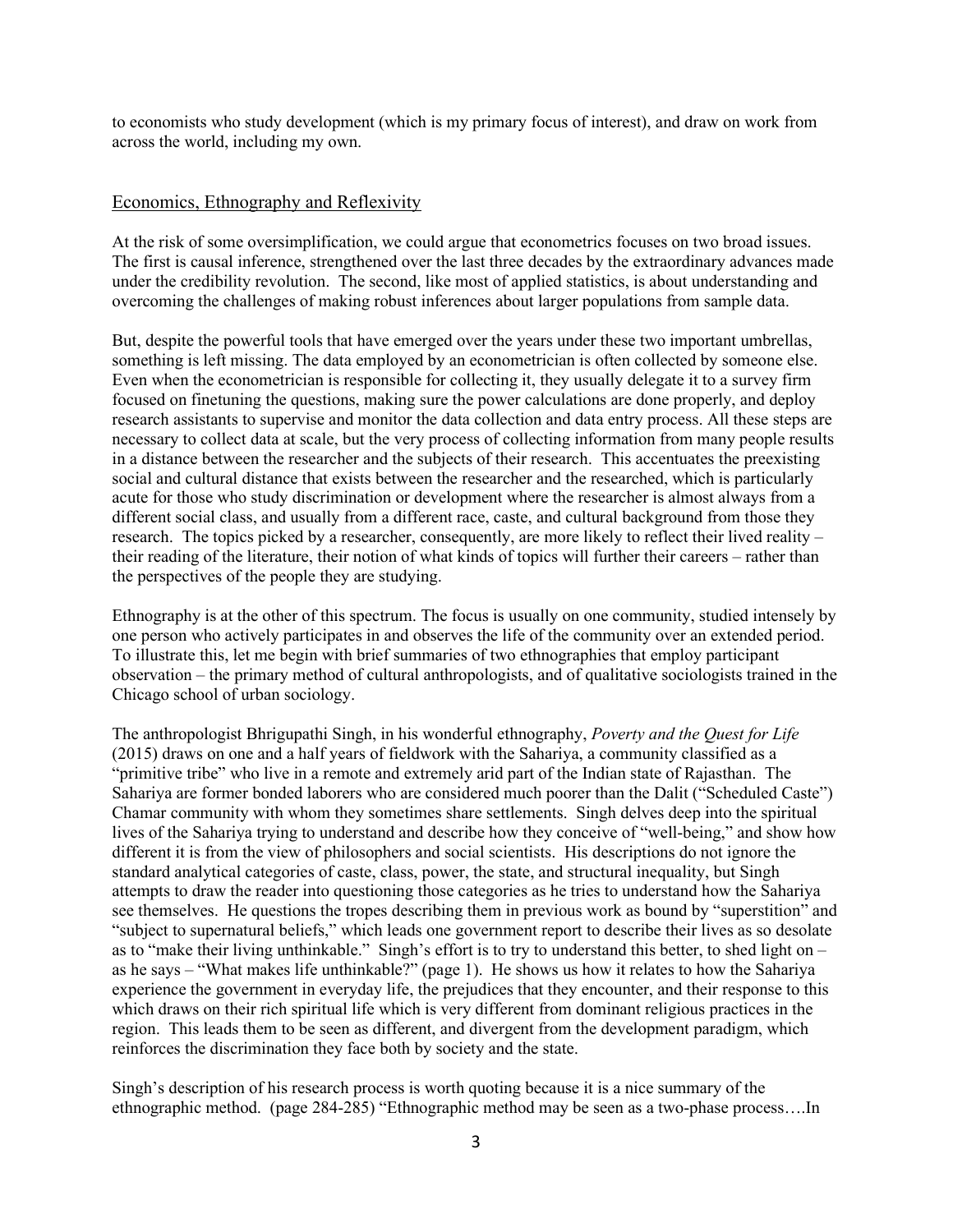the first phase, one is a hunter-gatherer, pursuing targets, collecting impressions…The next stage of labor is of a more settled cultivator, as we move from impressions to expressions. You plow through what you have gathered, jostling with others who faced similar phenomena and arrived at different thoughts. When impressions are organized and attached to concepts, they turn into thoughts and expression. Concepts are seeds from which impressions grow into thoughts. Our concepts may also be limiting and force us to convey much less than what we saw and felt." Thus, ethnography is a method that obsesses with process rather than outcomes, that seeks to describe rather than measure, and attempts to reduce the distance between researcher and researched via a process of deep empathetic understanding, rather than to maintain (what anthropologists see as) a fictive analytic distance.

This process of participating and observing has long been the fundamental tenet of ethnography, which I will next illustrate with an older and influential work by the sociologist Elijah Anderson. In his ethnography *Streetwise*, Anderson (1990) distills fourteen years of fieldwork<sup>[3](#page-5-0)</sup> (from 1975-1989), to study interactions between whites and blacks in the Philadelphia neighborhood he lived in, [4](#page-5-1) which he called the "Village," and the neighboring, largely black, area that he called "Northton." Drawing on Erving Goffman's work on Stigma (Goffman, 1960) and strategic interaction (Goffman, 1969) he drew a picture of how the Reagan-era cuts to public spending, and the decline of the city's industrial base, led to shifts in how the two neighborhoods interacted with one another.

The Village is racially mixed, mainly populated by middle-class whites with a few middle-class blacks – largely academics and researchers - and a few yuppies. Northton was almost entirely black consisting of "stable working-class black families, well-attended churches…and young people eager to 'make something of themselves.'" (Page 238-239). But to people in the Village (both black and white), Northton had the reputation of being beset by "classic urban ills: drugs, crime, illiteracy, poverty…families on welfare…" Anderson says that while there was an outward culture of "civility" and tolerance in the Village, they were wary of "strangers with whom they must share the public space." Whites were wary of blacks, and gave them "extra scrutiny," and everyone saw the streets as a "jungle," especially at night, when "all cats are grey" and everyone seems threatening. All of this challenged the Village's vision of itself as a civil and tolerant community. Villagers had little "worthwhile knowledge" about black areas and tended to form stereotypes. Blacks in this "picture become the kinds of people they rather not have close to them," and people whom they "try desperately to avoid." This lack of familiarity with black culture resulted in "prescriptions and proscriptions" about public behavior that were structured to minimize conflict with blacks. And blacks, who happened to find themselves in the Village often tried to "prove themselves respectable to others they encounter."

Anderson's book provides a glimpse of a neighborhood just before the gentrifying processes of the 1990s began, which priced out black communities from their traditional neighborhoods, and shows how racial difference actually plays out among people who generally think of themselves as anti-racist and tolerant. Moreover, Anderson describes how poor black men must negotiate stereotypes as they navigate their way towards making a living in a world where jobs are scarce. It is entirely complementary to the large body of work on the economics of discrimination, both empirical and theoretical, and yet more alive, more grounded, more reflective of the lived reality of both blacks and whites. It describes how statistical discrimination might work but demonstrates that it has strategic and interactional implications which, at least at the time of the book's writing, were not part of the economics literature. And it is a wrenching narrative of the disproportionate impact that Reagan-era cuts and industrial decline had on black communities socially, psychologically, and on their economic lives.

<span id="page-5-0"></span><sup>&</sup>lt;sup>3</sup>Combining several hundred interviews with observations from the streets, bars, laundromats, brunches, and parties, among other places.

<span id="page-5-1"></span><sup>4</sup> I lived in the same neighborhood from 1985 to 1990, which is perhaps one reason why this work resonates so deeply with me.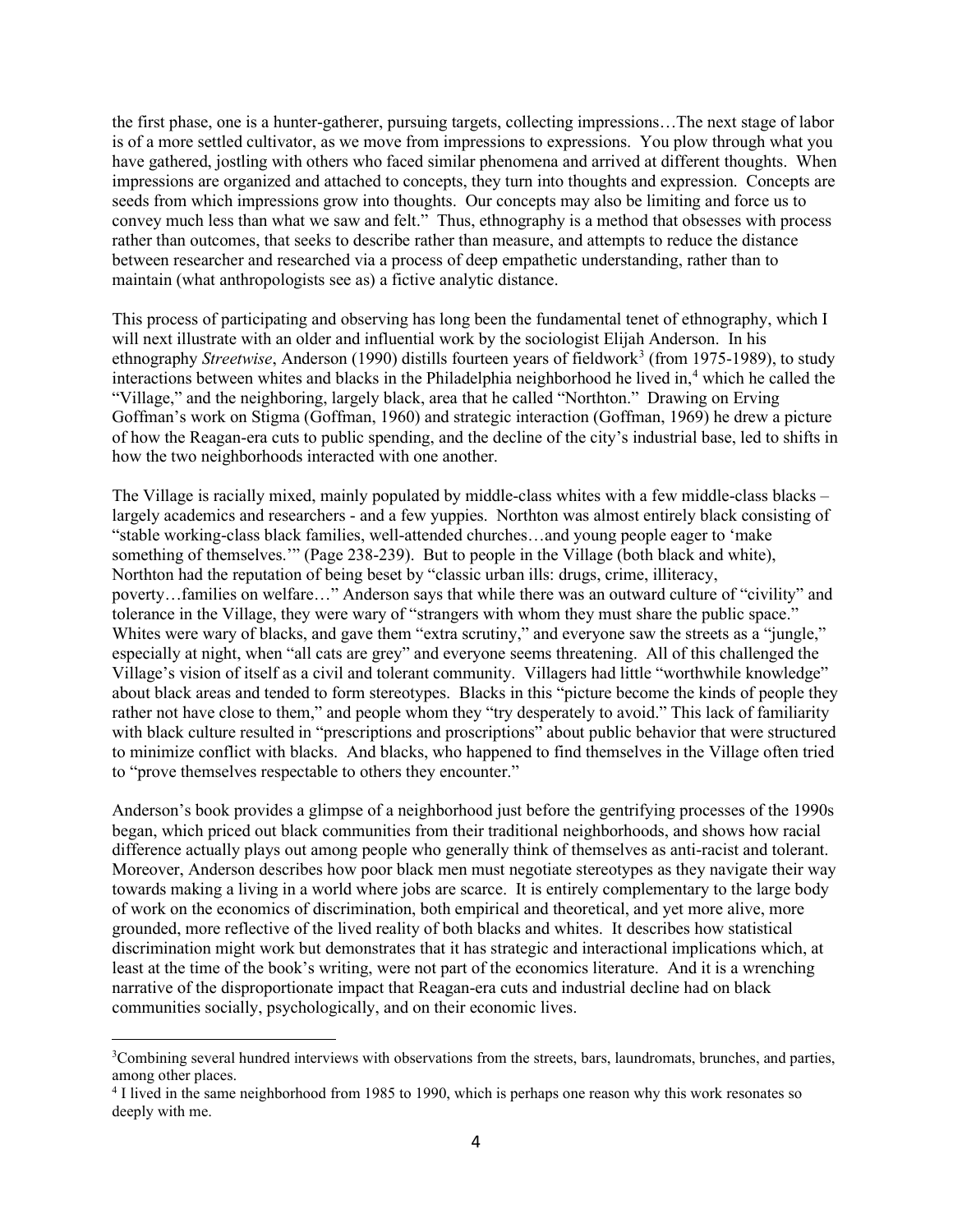It is impossible for me to do justice to these rich ethnographies in a couple of paragraphs, they are thick with narrative insight, description, ideas, and theory. What they have, which economics lacks, is a method that necessitates an intimate relationship with the field. Participant observation attempts to minimize the distance between the researcher and the subjects of their research, and to be acutely conscious of how the researchers' social class might position how they may see and interpret things, and to bring that *reflexivity* into their analysis. Central to this is the notion of what the sociologist Mario Small (2018) has called "cognitive empathy," "the ability to understand a person's predicament as they understand it."

What participant observation lacks, however, is representative data – it focusses on a case: a village, a neighborhood, a community, with which it deeply engages, but it does not have a robust way of demonstrating that the findings are representative of a larger population. For me, re-reading Anderson's book more than thirty years after I first read it, his findings are now part of received wisdom; they have been replicated many times and were a central theme even of iconic television shows like The Wire, which is a measure of the book's validity. But at the time when Anderson was writing the book, he was simply trying to do his best to describe what he observed and experienced in one community, at one period in its history, filtered through his sociological training and his reading of theory, rather than focus on making a generalizable statement about the urban United States.

There is, therefore, a trade-off between the finely filigreed detail of a good ethnography and the focus on a very small sample that it requires, and the strong emphasis in survey-oriented fields like empirical economics on making statistically generalizable statements by analyzing data from large representative samples. The sociologist Michael Burawoy (1998), in a brilliant paper on "The Extended Case-Study Method" argues that there are two models of social science, "positivist" and "reflexive". He says that in the positivist approach, within which economics would be placed, we limit (page 5) "our involvement in the world we study, insulating ourselves from our subjects, observing them from the outside, interrogating them through intermediaries. We keep our feet on the ground by adhering to a set of data collection procedures that assure our distance….We try to avoid affecting the situation we study, standardize the collection of data, bracket external conditions, make sure our sample is representative."

The reflexive approach characterized by ethnography and participant observation, on the other hand, is a "model...that embraces not detachment but engagement as the road to knowledge." Burawoy (page 16) calls dialogue "the unifying principle of reflexive science." It "starts out from a dialogue between us and them, between social scientists and the people we study." (page 7) and it (page 5) "embeds such dialogue within a second dialogue between local processes and extralocal forces." To Burawoy, "reflexive science" is premised on the idea that the interview is not a neutral entity, but an "intervention" where "by mutual reaction…we discover the properties of the social order." He argues that it requires the social scientist to understand the "process," context, and both the "narrative" and "nondiscursive" dimensions of interactions with the field of study and the respondents within it which may discovered "through participation, 'doing' things with, and to, those who are being studied." Understanding, and theory, thus emerge in a process of dialogue between participant and observer, who in turn engage in dialogue with the scientific community, which in turn re-enters the "wider world of participants."

Burawoy's purpose in this paper is to make the case for "reflexive science," arguing that it is at least as scientific as the positivist approach. He, however, sees these approaches as located in entirely separate worlds, so different that they could never meet.

My purpose, instead, is to see whether a marriage between reflexive and positivist science is possible, and whether a judicious integration of qualitative and quantitative approaches can make economics more reflexive.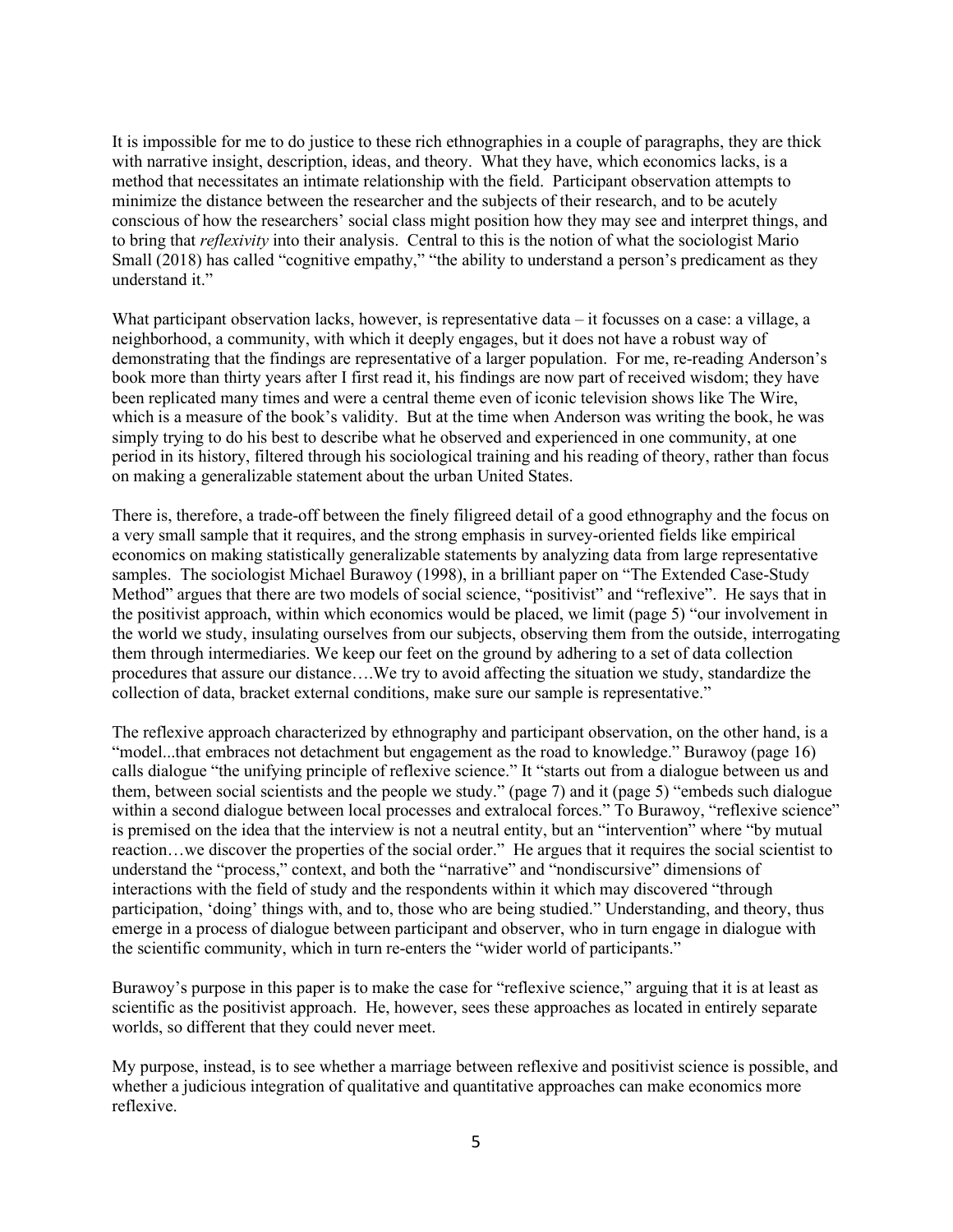# What Can Economics Learn From Ethnography?

For over a century, the field of economic anthropology has employed ethnography and participant observation to study questions, such as those at the intersection between economic and social life, well before mainstream economics got around to them (e.g. Gregory and Altman 1989, Gudeman 2001). Economics is perhaps too embedded within the positivist paradigm to allow ethnography to become a primary tool. However, economics can come closer to ethnography and try to better incorporate at least four key inter-connected principles from it.

The first, to use Small's term, is *Cognitive Empathy*. To reduce the distance between the researcher and those they research, by trying hard to put the researcher in the shoes of the researched. In the positivist frame, a person who is being "researched" is usually called the "subject," a term which has implicit within it the vast power differential between scholar and subject. Reducing this power differential is part of the task of achieving greater cognitive empathy– though it may be impossible to put the researcher and researched on an entirely level playing field.

The second is the idea is that information does not come only in numbers, it can also come in words – via interviews, documents, text, images, video, and other *narrative* forms. The notion of "narrative economics" got an impetus in economics, particularly in macro and finance, after the publication of Robert Schiller's (2019) book with that title, but narrative data is still rarely analyzed in the field, particularly by micro-economists.

The third is the notion of *process.* What are the minute details, the slow day-to-day shifts, that make change happen – the close observation of which is so central to a good ethnography. Empirical economics, particularly since the credibility revolution, has been almost entirely focused on the measurement of outcomes. Understanding the mechanisms that lead to those outcomes has generally been relegated to theory. Structural economics, and some work in causal inference, does attempt to get at mechanisms, but this is usually done either via speculation – by relying on theory to create a story why a certain intervention may have resulted in a certain outcome, or in discrete pieces - by analyzing heterogeneity in impacts or by designing experiments with arms that can tease out some element of how different kinds of stimuli might result in different outcomes. What is not done often is to do the most obvious thing – to keep a close eye on the ground to observe how change happens by embedding oneself in a site over an extended period to create detailed observations of the process of change. [5](#page-7-0)

The fourth is the principle of *participation*. Most economic research is primarily a process of extraction – we collect data from subjects, we analyze the data, write a paper and our respondents never hear from us again. The best ethnographies teach us that the simple act of treating the researched as a co-creator of research rather than a subject can sharply reduce the power differential with the researcher (note, however, that this is not true of all ethnographies which can be just as extractive as any other kind of research).

In the next sections of the paper, I will briefly sketch some of the work done under these broad categories to illustrate how economists might try to come closer to these principles in our work.

A. Cognitive Empathy

<span id="page-7-0"></span><sup>5</sup> I remember being at an interdisciplinary seminar some years ago when an economist was presenting an econometric result and drawing on economic theory to understand how rational choice might explain it. A sociology grad student raised her hand and asked, "Why didn't you go back to your respondents and ask them?" The economist had no answer.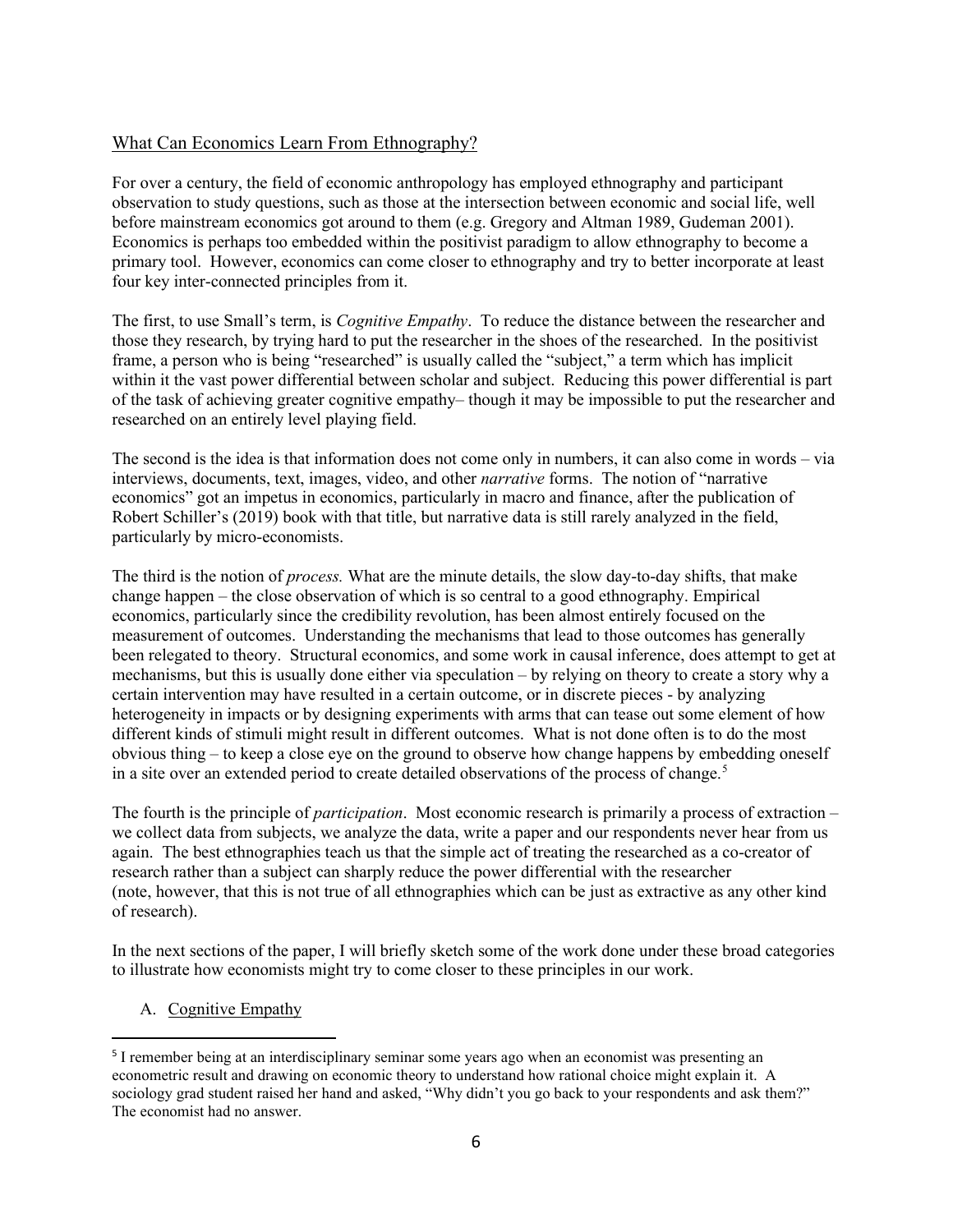There is a long tradition in development economics of "village studies," where economists spend months, if not years, studying, engaging with, and collecting data from a small sample of rural villages. T. Scarlett Epstein (1962) spent several months in the late 1950s studying two villages in South India where she examined the links between the local economy and social structure, comparing a "dry" (arid), and a "wet" (irrigated) village. Her data included a mix of field observations, interviews, and survey data. Her approach to research integrated training in economics and anthropology; as a student of William Arthur Lewis she was deeply interested in patterns of employment, agrarian relations and migration, but as an anthropologist trained in the Manchester School she wanted to probe into the link between caste and social class and how these were affected by agrarian change. Her work on South India is therefore suffused by an interesting mix of qualitative and quantitative data and was widely influential.

Two economic theorists, Christopher Bliss and Nicholas Stern, inspired by Epstein, spent eight months between 1974-75 in the North Indian village of Palanpur to study a series of important questions: the nature of land tenure arrangements, labor and credit markers, risk and uncertainty. They were steeped in theory, but they let their conversations, experiences and observations inform the development of new theoretical models and condition the kinds of survey data they collected. Their book (Bliss and Stern, 1982) and the papers they wrote based on their first round of fieldwork, were followed by a series of repeated visits (primarily by Stern), their students and research collaborators that continues to this day (e.g: Himanshu, Lanjouw and Stern, 2018). Interestingly, while all the researchers involved in the Palanpur project are immersed in the conversations they had in the village, rarely are those conversations reported in their published research which is theoretical and econometric. Their work clearly displays a great deal of cognitive empathy, but it is almost entirely quantitative.

Several good economists cut their teeth on the Palanpur project. Among them is Jean Dreze, whom I think of as one of the most cognitively empathetic economists in the world. He has developed what he calls the "Research for Action" method (Dreze 2017) arguing that "Research can help with arguments and evidence that contribute to more effective action." To this end he has avoided any funding from the usual places (including my own institution – the World Bank) to avoid any semblance of bias. He lives for much of the time within the poor communities whose perspectives he is trying to represent. And, he has successfully advocated for policies that draw on this bottom-up perspective, most notably the Mahatma Gandhi National Rural Employment Guarantee Act which guarantees a minimum of a hundred days of employment for anyone in rural India. Despite all this I have rarely seen him explicitly draw on qualitative data, and yet every statement embodies the interests of poor and marginalized people in India.

In the late 1980s, to systematically explore what economists and anthropologists could learn from each other, Pranab Bardhan organized a pioneering conference that brought them into a "conversation" on measuring economic change in rural India and explore the "tension" between participant-observation and survey methods. Bardhan along with Ashok Rudra (Bardhan and Rudra, 1978) had himself previously engaged in field-based research that established the relational, socially embedded, interlinkages between land, labor and credit markers in rural India. Re-reading the edited volume that emerged from the conference (Bardhan, 1989), the anthropologist Arjun Appadurai's (1989) chapter which offers a critique of both anthropology and economics makes some points that resonate well today. He says that even if economists visit the field and engage in participant observation their work tends to be confined to outcomes rather than process, and they tend to collect data that is "distributional" rather than "relational" (in the sense of understanding the relationships between groups). Drawing on his own fieldwork Appadurai argues that forcing fuzzy concepts into survey-based measures can cause mismeasurement and that survey techniques need to be developed that can accommodate "fuzzy and approximate" quantitative responses. But, he also says that anthropologists tend to not care about bias – they tend to study more prosperous villages, focus on optimistic responses, and on respondents who are outliers rather than those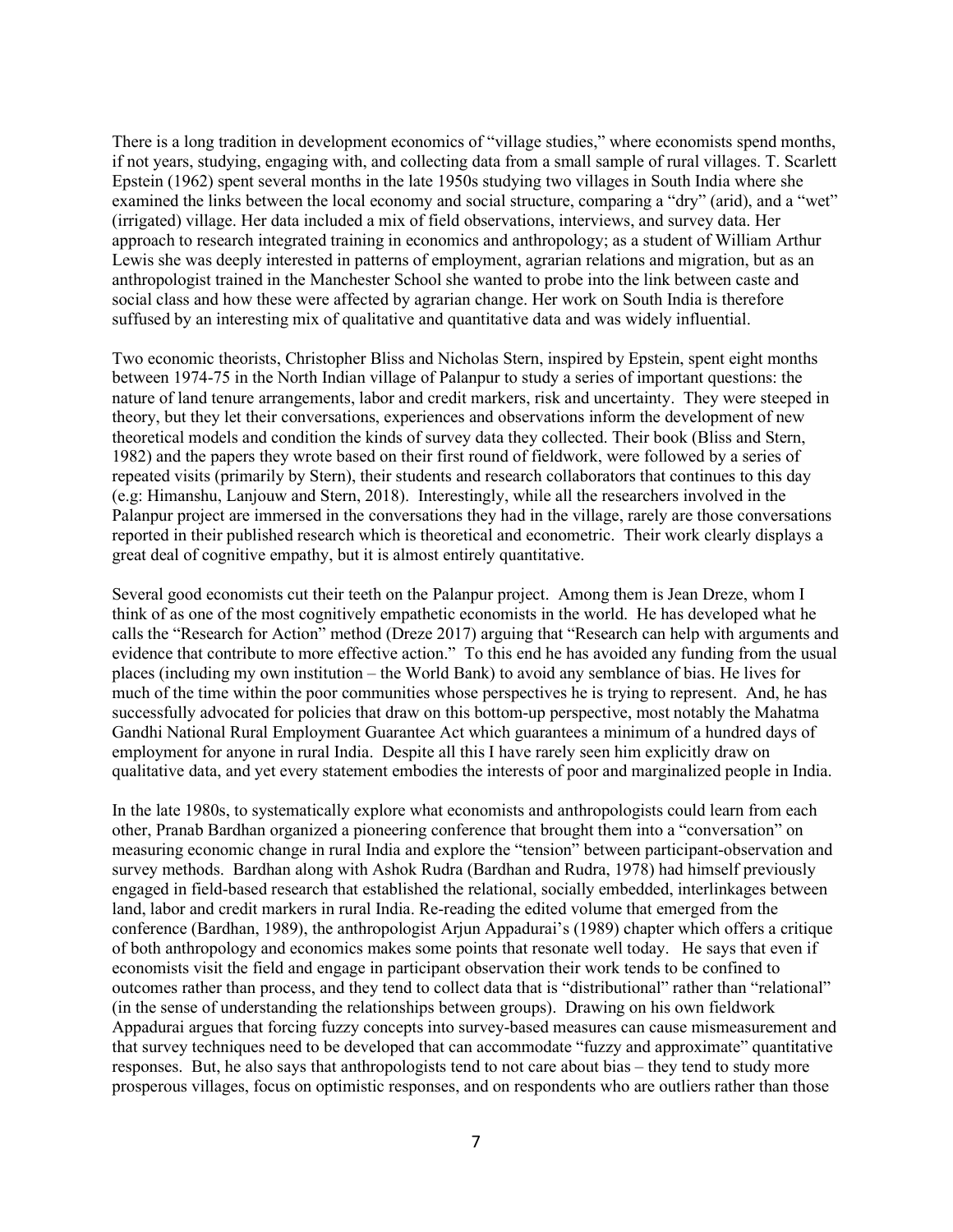that are at the median. Interestingly, this is the only article in the entire volume that makes an explicit case for mixing qualitative and quantitative methods.

TN Srinivasan (1989) in his chapter makes an important point (which characterizes some of his own work and that of Bliss and Stern) that "there is nothing inherent in the survey method that precludes it from generating the same information as a village study based on participant observation." It should be noted that Srinivasan and Clive Bell had engaged in a long period of field work in rural India to study credit markets that resulted in seminal theoretical papers on the subject. Bell (2020) recently published an interesting monograph about their field work.

Christopher Udry, who was a student of TN Srinivasan, is another economist influenced by anthropology and ethnography who describes his method as "iterative field research" (Udry, 2003). He illustrates the method with an explanation of how he and Markus Goldstein conducted research in Ghana. To quote Udry "An initial hypothesis is refined and clarified through detailed observation, which informs the collection of appropriate data. As the economic environment is clarified during the course of fieldwork, the data collection procedure can be adjusted in response. Finally, the research proceeds to formal statistical analysis and, one hopes, to new hypotheses. This iterative process of moving between theoretical reasoning, informal observation and discussion, data collection and statistical analysis is the locus of creativity in this kind of field research and is its distinguishing feature." Note the striking similarity with the process of participant-observation described by Singh.

In the process of doing fieldwork in Ghana, Goldstein and Udry observed that there were distinct differences in the productivity of land across plots that were otherwise very similar. In particular, plots owned by women were less productive than those owned by men, and their respondents attributed this to the fact women were not able to "invest" in their land by keeping it fallow. They had to keep it constantly cultivated to not have it taken away from them. In the paper that followed (Goldstein and Udry, 2008) which was a seminal attempt to demonstrate that institutional factors affect economic efficiency, they demonstrate that this qualitative finding (which they never report in the paper) generalized to a result that less powerful people in the local political hierarchy have less secure tenure rights, and women – as among the least powerful in the community – are particularly hard-hit.

Thus, some economists, usually working in development, take inspiration from ethnography and spend a great deal of time in the field – developing insights, observing, conversing, revisiting theory, collecting several rounds of survey data. But they almost never conduct a systematic analysis of their open-ended interviews, group discussions, field notes, and other types of qualitative information. The research that results is almost always within the standard economics paradigm of theory and econometrics. In my view this results in an immense loss of valuable information, and the work of Bliss, Stern, Bardhan, Dreze and Udry, would be so much richer if qualitative data were integrated with their quantitative analysis.

My own initial experience with trying to do mixed methods work in economics may be instructive as an example of why economists do not publish qualitative analysis. I conducted six months of fieldwork in three villages in Karnataka state in South India between 1992-94 with the aim of understanding how socio-cultural and economic systems interact to affect living standards within families. The first round of fieldwork was conducted in 1992 with a small team of social workers. We conducted focus group discussions, engaged in several open-ended interviews, and participatory appraisal exercises, and administered a (relatively standard) structured quantitative questionnaire to every household in the three villages. In the process of one of our initial discussions with a group of women, one participant's husband dragged her by her hair out of the room where the discussion was being conducted shouting, "Why are you wasting your time with these people – lunch is not cooked yet!" Later we heard that she was severely beaten and faced such violence every day.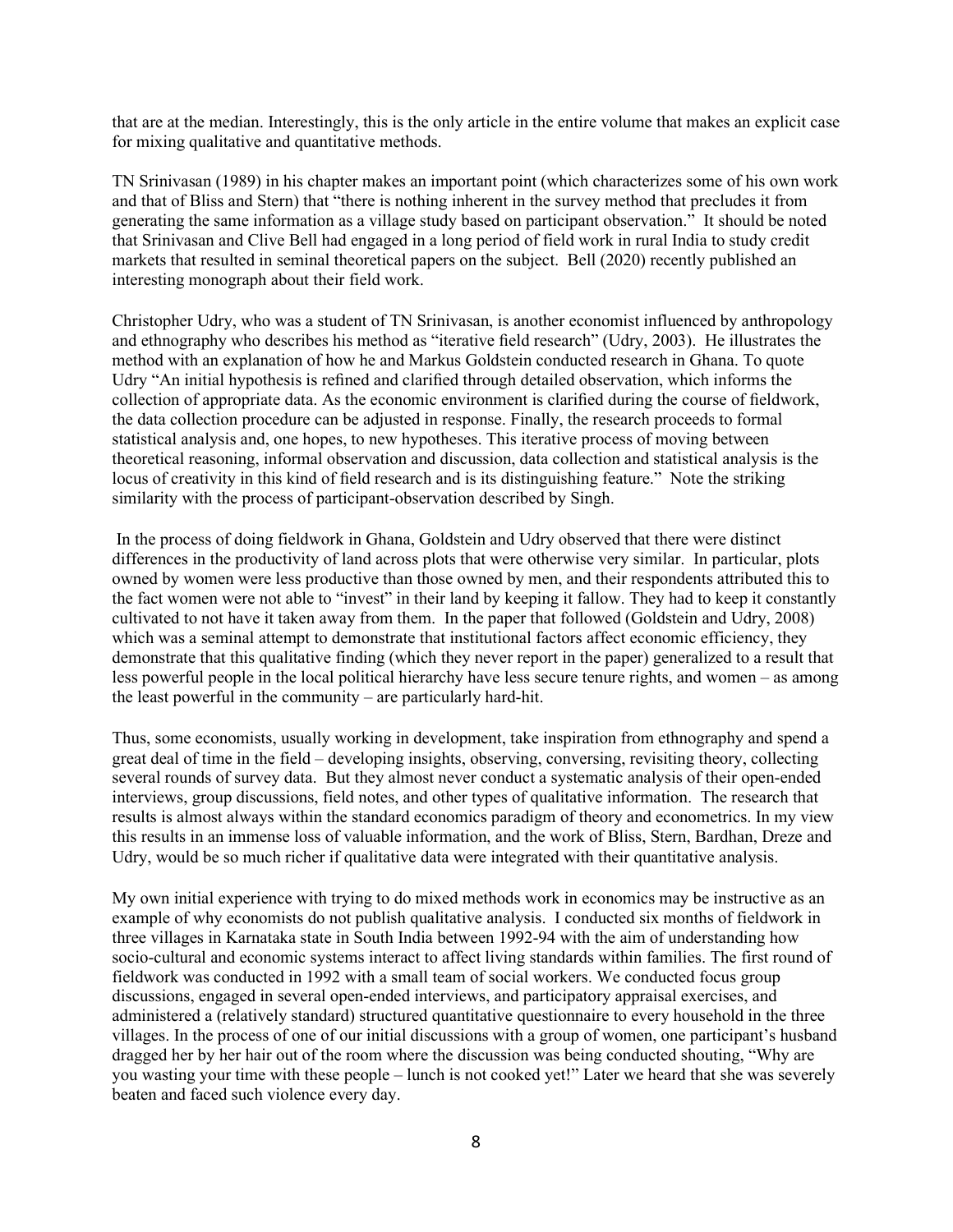This led to the decision to make domestic violence (which was at the time not a topic studied much by economists) a focus of the analysis. In the process of trying to elicit responses on this sensitive issue, in the first week our respondents told us, basically, that life was tough but manageable. Their main problems were with the government – lack of good schools, lack of adequate drinking water, etc. After a week of staying in the village and continuing our interviews, one of the women finally opened up and said, "You have become our friends and we can't lie to you anymore. Let me tell you the truth. We feel like we are in jail. Our husbands beat us all the time and no one helps when that happens. They spend all the family money on alcohol, and when they come home – no one can help us." We then explored these issues further through in-depth interviews with men and women who outlined the cold rational calculation behind much of the violence.

Based on these discussions a few key questions on wife-beating were added to the quantitative survey instrument. The analysis of the qualitative and the quantitative data demonstrated the links of domestic violence to issues of control and power within the family, female sterilization (which led to an increased risk of being accused of infidelity), alcoholism, and dowry demands. Since the qualitative work demonstrated, among other things, that domestic violence was often a rational choice undertaken to forcibly extract money from the wife's family, it also led us to rethink how economists modeled both intra-household and transfers behavior. Without the fieldwork, we would have never thought of studying domestic violence. Being in the field and engaging in many months of participant observation allowed issues to be probed in the field the moment they were observed. This permitted 'surprises' to be easily incorporated into the data gathering process. These surprises were often everyday, even mundane, experiences in the lives of the rural poor and only surprising to relatively affluent outsiders. The malleability of "iterative field research" is the fact that reorienting the analysis based on observations in the field is a key element of the method, adds value to traditional econometric practice by discovering and locating important but understudied issues within the research discourse.

Initially my hope was to incorporate the qualitative work, the theory that emerged from it, and the econometric analysis into one paper. Where the qualitative would contribute to the standard positivist frame of generating insights, which would inform a theoretical model that would generate predictions that could be tested for their generalizability with econometric analysis (Rao, 1997b). However, my co-author Francis Bloch and I found it difficult to publish this version. Referees did not like the qualitative work, and neither did editors, and we were rejected by three journals. We finally decided to split it into two papers, a mixed-methods empirical paper (Rao, 1997a) published in a public health journal (which provides the full range of results) and an economics paper which introduced information asymmetry into a bargaining model, and explained why in that social context husbands might be able to treat their wives as hostages from whom they can extract higher post-marital dowries (Bloch and Rao, 2002).

The tendency in economics to treat qualitative work, from ethnographies, or open-ended interviews, or case-studies, as "anecdote" rather than "data" is, I think, deeply limiting. It constrains the use of information and limits the kinds of questions that can be asked. Nothing illustrates this more than Elinor Ostrom's Nobel Prize winning work (Ostrom, 1990) which is full of insights from careful case-studies and qualitative work that she conducted with her research collaborators all over the world. It is these case-studies that allowed her to gather the evidence to develop theories refuting the received wisdom that collective action was more likely to fail than succeed because individual interests would outweigh the gains from collective participation (e.g. Olson, 1965). Ostrom demonstrated in several insightful analyses of case-studies of communities, that norms for collective action evolve through repeated interaction, and this repeated interaction creates stable institutions for managing a wide range of common property resources including the management of water and forests. It is important to note that Ostrom was trained as a political scientist, taught in a political science department, and (to the best of my knowledge) did not publish her largely qualitative and experimental empirical work in an economics journal till after she won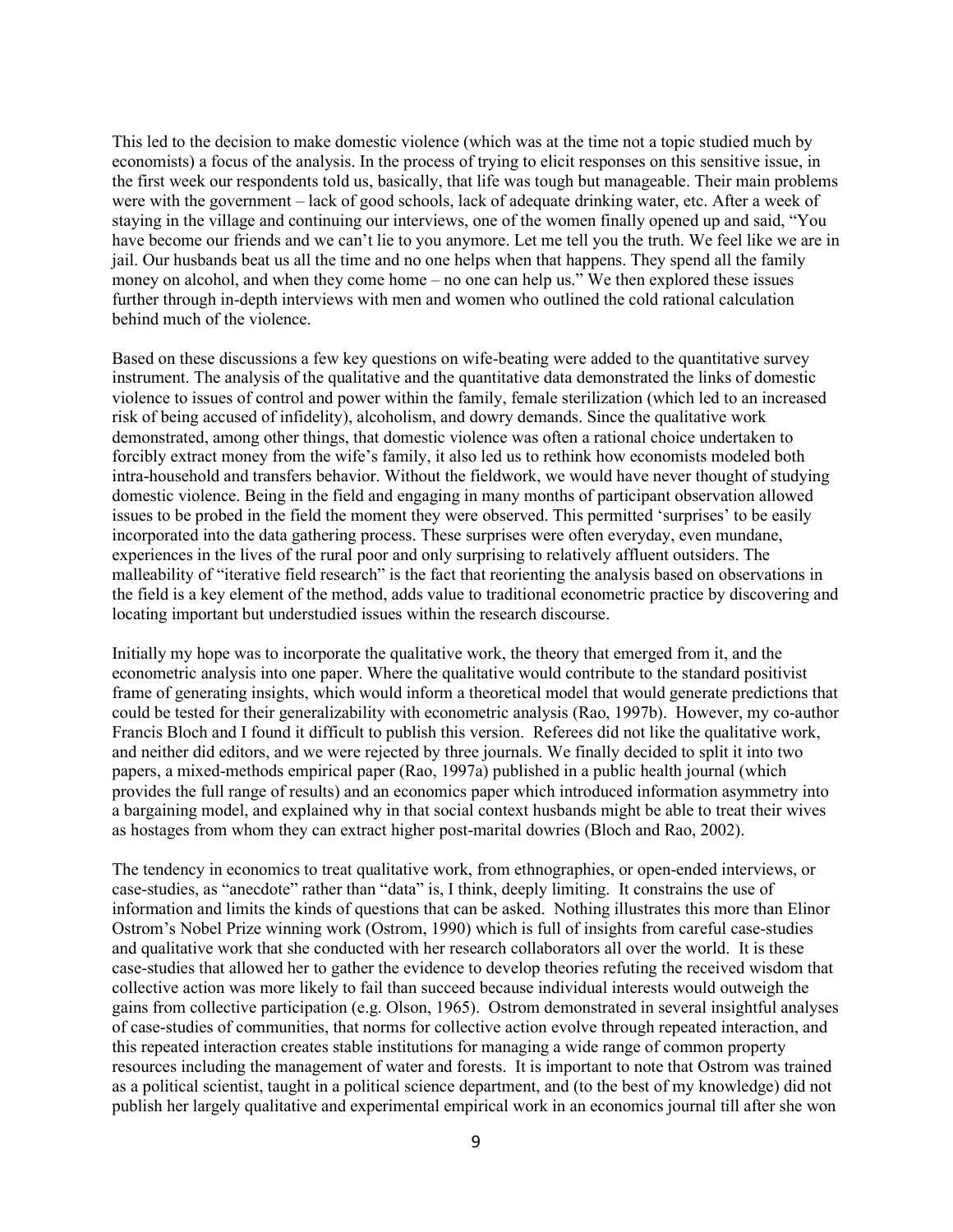the Nobel prize. Yet, her cognitively empathetic approach to understanding how communities managed common resources led to deep insights on human behavior that have had a transformative impact on the social sciences. I would venture to argue that she would never have been able to do this work had she had a job in an economics department.

Younger economists are increasingly spending time in the field to collect data and test interventions, and some display a great deal of cognitive empathy in how they approach their work. MR Sharan (2021) has written a marvelous account of ten years of travel in rural areas of the Indian state of Bihar, interacting closely with local activists and trying to understand the inner workings of village government. The book, which is meant for a general audience, is less an ethnography than a memoir but it brings into sharp focus the challenges faced by citizens, particularly those from disadvantaged groups in accessing government programs. This embedded, empathetic approach is apparent, albeit implicitly, in Sharan's research (Sharan and Kumar, 2021) where he and his co-author Chinmay Kumar analyze data from 100,000 village-level politicians in Bihar to examine the provision of public goods to lower castes. They find that leaders matter – when a lower-level lower caste representative reports to a high-caste representative, lower castes receive poorer access to public goods. However, a grievance redressal system instituted by the government is accessed more by lower-caste representatives to counter this discriminatory provision.

It is clear from this overview of field-oriented economics research, that Srinivasan was partially correct. Participant observation can be an extremely valuable tool for economists and can result in quantitative findings that are cognitively empathetic. It does not however, follow that this is true of all field-based research. Cognitive empathy requires a process of listening and learning from the people one is researching, and reflecting their interests, their insights, and their perspectives in the research through a process of iterative learning. Most work in field work in economics tends to be much more top-down, focused on testing an intervention or conducting an experiment which is not based on bottom-up learning. Similarly, not all qualitative work is empathetic – a great deal of it is unfortunately, perfunctory, and careless; employing delegated teams who summarize information from focus groups that replicate the prior biases of the researcher. In a lot of so-called mixed methods work, qualitative information of this kind primarily serves as means of providing color to "hard" quantitative analysis.

On the other hand, field-oriented economists (including me) seem to collect qualitative information that they do not report, or indeed fully analyze, because the profession does not treat it as data worth writing about. This is a mistake. Narrative insights from the deep, grounded interviews and field visits can greatly enrich and complement econometric work, help contextualize findings – they are not merely "anecdotes." I turn next to a brief overview of research that analyzes data from narratives - open-ended interviews, transcripts of group meetings, social media posts, and the analysis of newspapers, to demonstrate this point.

### B. Narrative Data

People do not talk in numbers, they talk in words. A survey interview where the respondent is directed to take a vague notion and emerge with a precise numerical response, or pick one of a small set of multiple choices when none might exactly fit what they are thinking, is engaging in an unnatural interaction that can lead to a misinterpretation of what they are trying to communicate. Yet almost all the data analyzed by economists comes from interviews of this kind. If economics is to become more reflexive and learn from the people it is trying to study, it needs get more comfortable with analyzing information from narratives.

A nice example of the value of narrative analysis is the use of the technique of "financial diaries" by a team of authors that included an economist, an anthropologist, a development activist, and an expert in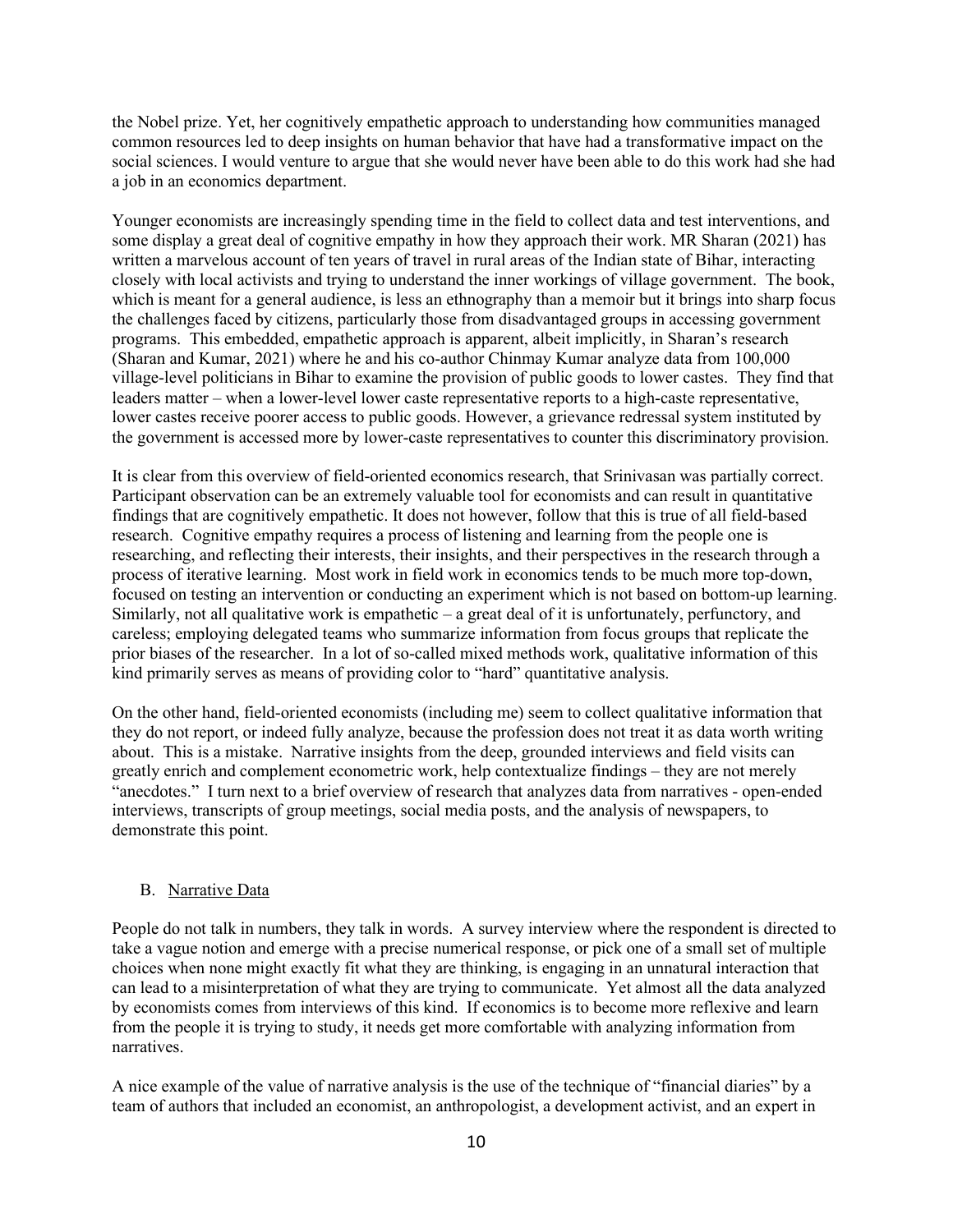finance, *Portfolios of the Poor* (Collins, Morduch, Rutherford and Ruthven 2009). Collins et al.'s goal was to understand "money management" of the poor; how people earning less than \$2 a day in Bangladesh, South Africa and India managed their finances; juggling consumption, investments, credit payments, and emergencies. Instead of doing a conventional survey asking questions about credit, savings and assets, they conducted open-ended, narrative, interviews of 250 households in these countries. Each household was visited at least twice a month for a full year and the research team then reconstructed balance sheets and cash-flow statements from these interviews. This unusual technique revealed several patterns that were previously not understood with conventional survey methods, and they estimated that one-shot surveys were missing about half the financial activities of a household. They found that households had to cope with multiple, overlapping sources of uncertainty and risk, and that this required active financial management. A key to being able to cope with financial ups and downs was having the ability to be able to access relatively large sums of money to deal with emergencies and life events. However, respondents faced a "triple-whammy" – low incomes, irregular cash flow, and poor access to financial instruments that were unsuitable to deal with these conditions.

The key finding was that the "portfolios of poor households," unlike those of the rich, were "managed to ensure that money can be obtained in the desired amounts at the desired times." (page 61). The book argues this requires an entirely different set of financial instruments than those that are conventionally available in banks and micro-credit organizations. Jonathan Morduch, the economist in the Portfolios team, then teamed with a finance professional, Rachel Schneider, to use the same "financial diaries" method to examine the finances of poor Americans, also finding that they had precarious lives that were not captured in existing data (Morduch and Schneider, 2017). Both books draw on the diary technique to construct "hard facts" but couple this with qualitative analysis of the interview transcripts to provide powerful picture of how poor people in very different parts of the world cope with uncertainty and risk.

Sociologists routinely draw on narrative data from open-ended interviews to address important questions. An important example is Michele Lamont's book on *The Dignity of Working Men* (Lamont, 2000). One of her goals is to examine the "inner logic of racism" by understanding the "grammar of evaluation" used by employed, lower-middle class, white and black men in the United States, and white and North-African immigrants in France. Her data consisted of 150 two-hour open-ended interviews – 30 each with blacks in the US and North-Africans in France, and 45 with whites in both countries. She conducted all the interviews herself to avoid interviewer bias, and to reduce her distance from her respondents. Her key finding is that "workers judge members of the other group to be deficient in respect to the criteria they value the most." They do this "boundary work" by constructing "mental maps" of similarity and difference. Working class white American distinguish themselves from those from higher social classes by seeing them as less disciplined and lacking in "integrity and straightforwardness." And they see blacks as "lazy" and with "wrong values." African Americans, on the other hand, consider the upper-class as lacking the criteria they value the most - "the caring self." And they see whites as domineering and less compassionate. Lamont argues therefore that "moral criteria can generate strong intergroup boundaries," though, at the same time, it can help bridge differences with statements like "there are good and bad people in all races." In France, on the other hand, white workers, using the language of class solidarity, see the poor and blacks as "part of us," but say that North Africans lack civility and are "culturally incompatible with the French." Lamont thus argues that workers' definitions of "who is part of us" have little overlap with official, government categories. The construction of difference is thus "bounded by the differentially structured context in which people live."

Interviews are, of course, not the only form of narrative data. A project that I was involved with recorded, transcribed and analyzed 300 village meetings in South India (Sanyal and Rao, 2019). The context for this was the 73rd amendment to the Indian constitution that brought deliberative democracy to all 2 million Indian villages. Village meetings are thus supposed to be spaces where citizens could speak freely about public issues, come to agreement, and work with the village council to make decisions and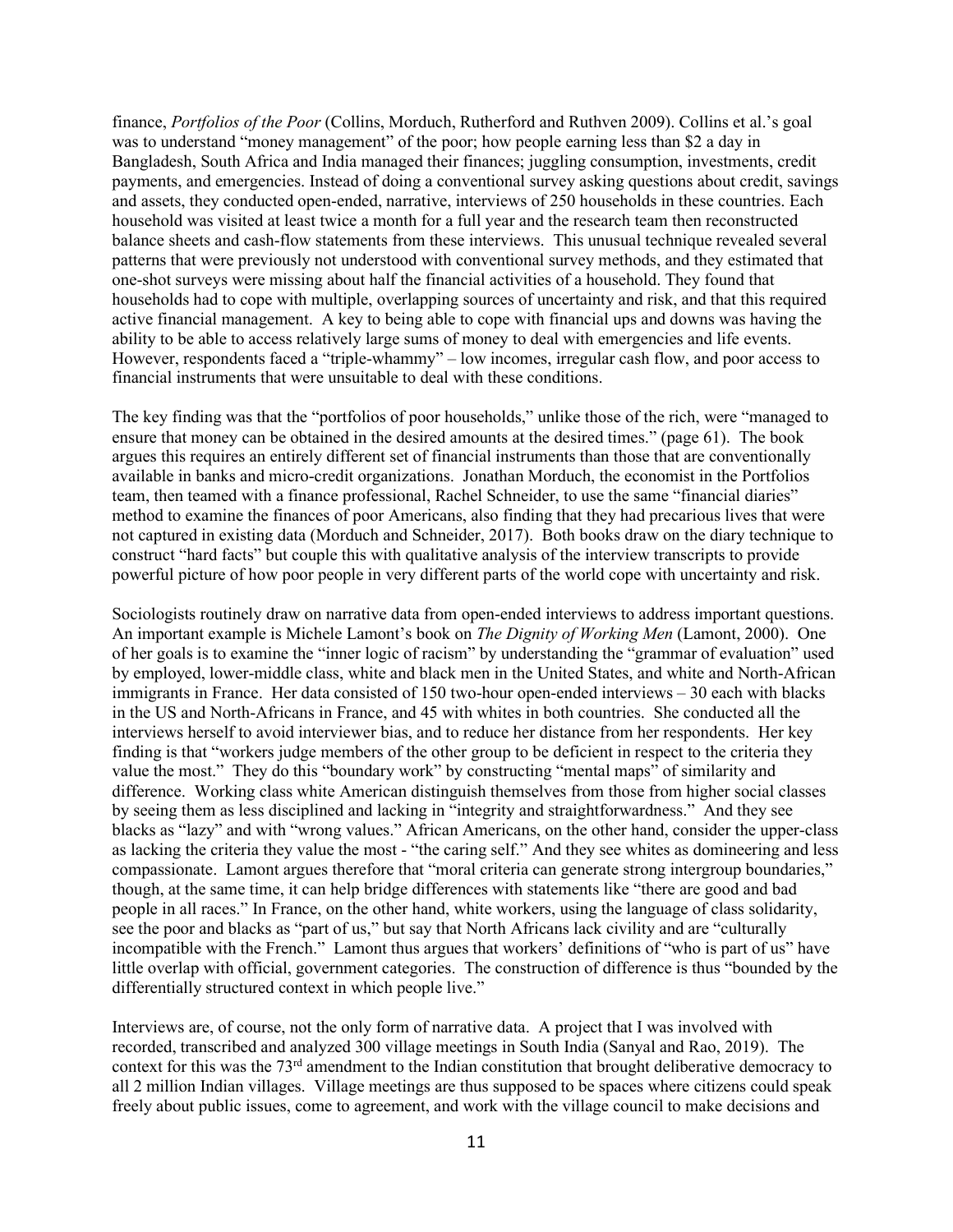monitor village public goods and common property resources. The villages were sampled, following a natural experiment, to be matched by language and ecology across neighboring districts, which belonged to linguistically different states. Prior to 1956 these matched districts were part of the same state. Since the villages matched across the paired districts, spoke the same language, had the same ecological structure, the same caste structure, and had 300 years of shared history, they belonged to the same linguistic community. Everything else equal, they should have, therefore, had the same patterns of public discourse.

However, we found that deliberative meetings were very different in different states – which, because of the natural experiment, we could attribute to state government policy in implementing the  $73<sup>rd</sup>$ amendment. Thus, we were able to show that deliberation – or what we call "oral democracy" to distinguish it from the kinds of deliberation theorized about in western countries – was possible in poor, highly unequal, contexts with low literacy, and that the quality of deliberation was less related to levels of inequality or literacy, but determined by state government policy. Moreover, our discourse analysis found that social distinctions were largely equalized within the context of these meetings because village elites were concerned about losing votes by suppressing voice. Thus, individuals from lower castes were just as likely to speak as those from upper castes, and topics raised closely matched the interests of the median voter in the village (Ban, Jha and Rao, 2012).

What characterizes these three research projects is their relatively small-N, which reflects the difficulty of analyzing narrative data. The transcripts of 300 village meetings in India, for instance, took me and my co-author ten years (with about two years of active work) to analyze; a process that required deep reading, careful coding, reflection, debate, analysis and writing. This trade-off is limiting, and in the next section I will discuss the advantages and disadvantages of machine learning tools, and whether they could help us analyze narrative data at scale.

# C. Machine Learning and Natural Language Processing

The last decade has seen vast advances in using Machine Learning (ML) to analyze textual data, a field which is known as Natural Language Processing (NLP). ML and NLP pervade our everyday lives in ways that are seen and unseen – for instance they underlie how search engines work, target advertising from social media companies, filter spam emails, create virtual assistants to listen and respond to phone calls, and an infinity of other applications. The application of these methods by governments and firms have been shown to discriminate against minorities and women because they draw on training data sets that are largely populated by dominant groups and by men (Caliskan, 2021), which is not an indictment of the methods themselves but of how they have been used.

Researchers across a variety of fields, including Economics, have begun to use these tools to study a variety of questions (e.g. Gentzkow, Kelly and Taddy 2019). NLP vastly expands our ability make sense of high-dimensional textual data which opens whole new areas of research in the social sciences. In particular, it has the potential to revolutionize mixed-methods research by making very large amounts of narrative and textual data amenable to statistical analysis. The question is whether this can bring more reflexivity to economic analysis.

To answer this question, it might be helpful to contrast the "hand-made" analysis of village meetings discussed in the previous section, with a study that I was involved in (Parthasarathy et al, 2019) that used NLP methods to analyze 100 transcripts of village meetings recorded and transcribed in the Indian state of Tamil Nadu in 2014 (and, consequently, took six months rather than ten years to analyze). The NLP paper studies the degree of gender bias in the village meetings and whether having a woman village president can correct gender bias. The transcripts are analyzed using "topic-models," a method which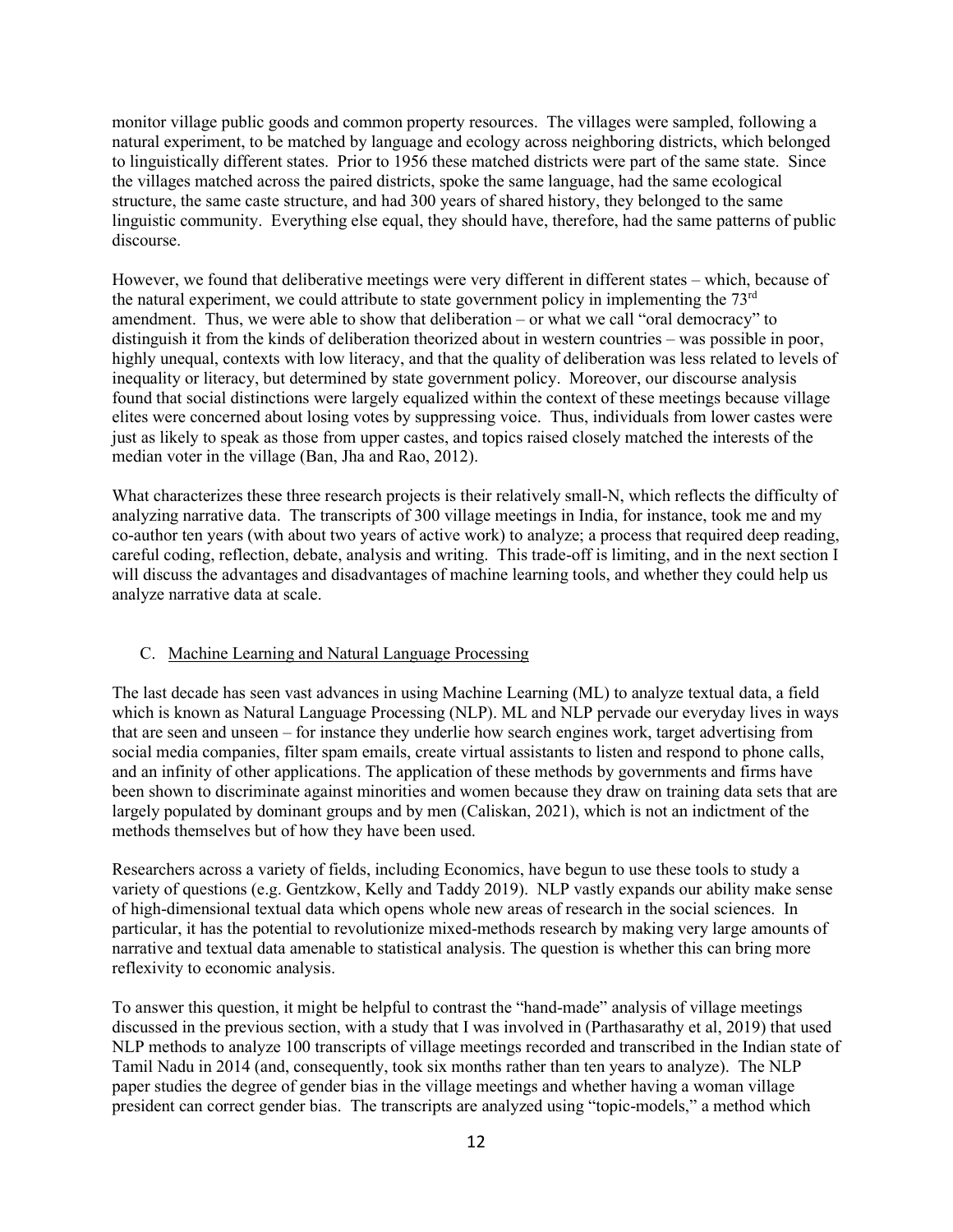groups text into assigned numbers of "bags-of-words." This allowed us to examine which "topics" were more likely to be raised by women and which by men, and which by regular citizens and which by officials. We found that men tend to speak much more than women, but that citizens are more likely to speak than officials showing that gram sabhas were active spaces for democratic discourse. We also found that men dominated the discussion with the topics raised by them more likely to be taken up by the next speaker and responded to by officials. But having a (randomly assigned) woman president of the village corrected this gender discrimination.

Gentzkow et al (2019) also study transcripts of speeches, but in the US Congress, and develop a new estimator to measure the degree of partisanship in these speeches from 1873-2016. They find that partisanship sharply increased over the period, particularly after the Republican takeover of Congress in the 1990s and the election of New Gingrich as speaker. These patterns are very different from previous work on partisanship in Congress that used roll-call votes and did not find such a sharp change. Stephen-Davidowitz (2014) also studies US politics looking at trends in racial animus in Google searches from 2004-2007, and pinpoints the locations in the United States where this is more likely to be observed. He finds that areas that displayed racial animus during this period, were much less likely to vote for Barack Obama in the 2008 election relative to votes they cast for John Kerry in the 2004 presidential election. He estimates that racial bias might have cost Obama 4.2% of the popular vote.

Lieberman and Miller (2021) study 36,000 online newspaper articles, and 306,000 comments made on them, in Nigeria and South Africa – both multi-ethnic societies with a history of civil conflict. The question they are interested in is whether news media contribute to nation-building in multi-ethnic societies. Using word counts and topic-modeling, they find that when an ethnic group is explicitly named in the newspaper article, it generates more and negative references in readers' comments – referring either to the same ethnic group mentioned in the article or to another ethnic group. In other words, news media can negatively influence inclusive nationalist frames by triggering ethnicity specific reactions among their readers.

The question is if these NLP papers can be classified as "reflexive." They substantially expand the kinds of data that can be analyzed to study discrimination and polarization and contribute towards our understanding of bias in settings that have not been previously analyzed, but the data are analyzed in a manner similar to quantitative survey data without any explicit attempt at cognitive empathy, process understanding, or participation. Comparing my own work in Parthasarthy et al (2019) and Sanyal and Rao (2019) in analyzing the same topic – Indian village meetings, it is clear that the close reading that Paromita Sanyal and I did of the transcripts, followed by hand-coding, discussion and iterative analysis (i.e. traditional qualitative work) brought us into closer proximity with the people who participated in these village meetings, than when my co-authors and I let machines do the coding for us. This is, more generally, true of the work done using NLP to study social media. Matamorez-Fernandez and Farkas (2021) conduct a systematic review of 104 studies, across disciplines, that study hate speech, and racial and gender bias in social media. They find "a lack of geographical and platform diversity" and "an absence of researchers' reflexive dialogue with their object of study."

This is not by any means an indictment of machine learning, but simply emphasizes the point that a set of techniques by themselves cannot move us toward greater reflexivity. This is much more a function of the question being asked, the approach taken to the research, and the data being collected and analyzed. Take the wonderful recent paper on "Folklore" by Michalopolous and Xue (2021). They begin with an archive of thousands of motifs in folklore from 958 societies across the globe that were coded by the folklorist Yuri Berezkin. They classify the motifs into different "concepts" using a supervised NLP model using a dictionary created by the MIT Media Lab. They find that the concepts correlate with geographic attributes of the regions where they were created – for instance, earthquake prone regions are more likely to have motifs related to earthquakes. After validating the motifs, the examine the concepts to see if concepts that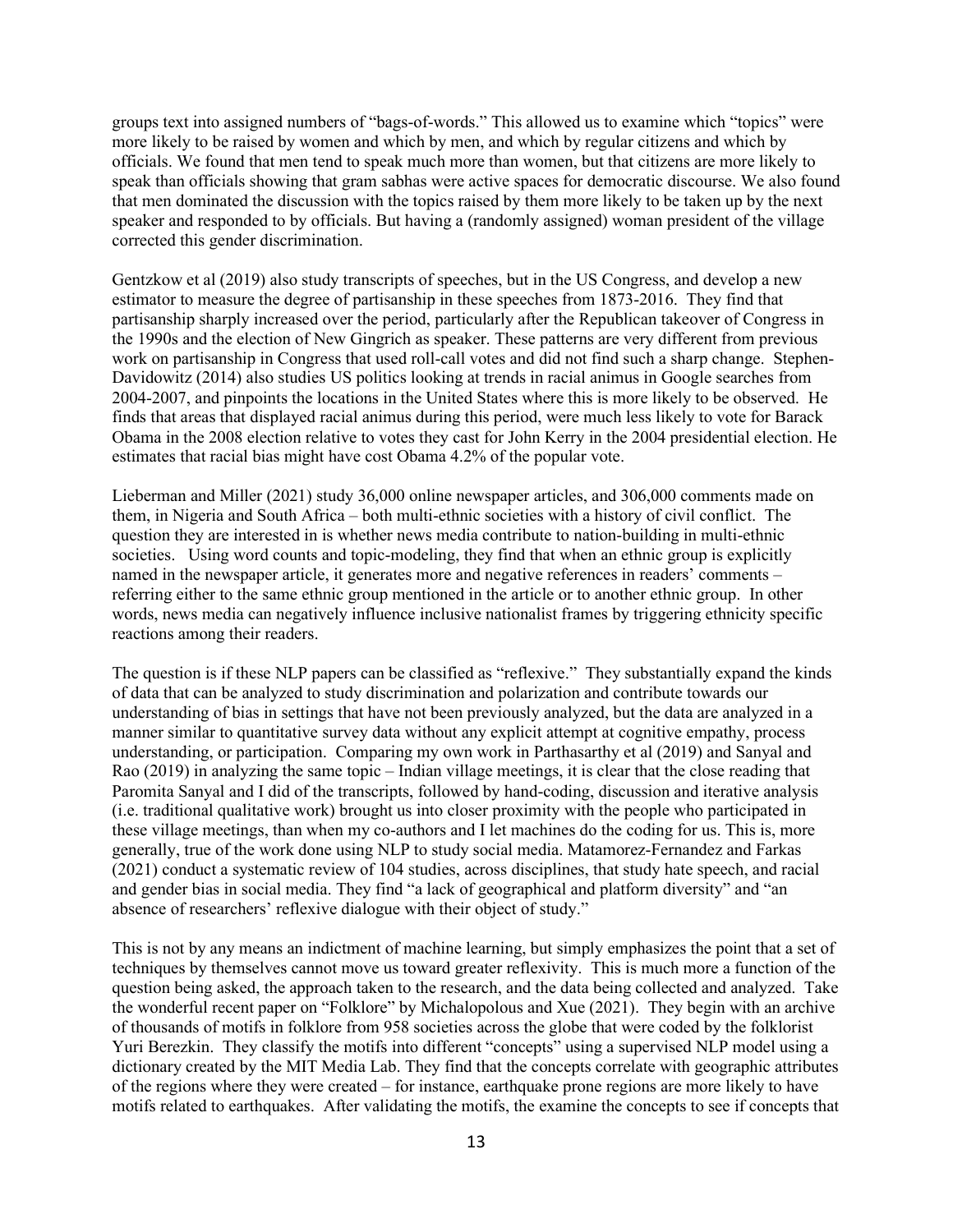emerge in these motifs are more likely to reflect contemporary realities. They find "a striking consistency between values derived from folklore and contemporary attitudes related to trust, risk-taking, and gender norms." Thus, they can relate a society's "ancestral" cultural heritage to its current norms and behaviors showing that narratives can demonstrate powerful path-dependency.

Another recent paper by Jayachandran, Biradavolu and Collins (2021) explicitly compares a reflexive, open-ended qualitative study on gender norms in the north Indian state of Haryana, to information collected using a structured questionnaire from the same communities. The main goal of the paper is to understand which questions on gender norms and women's agency, widely used in the literature, best capture the lived reality of women. For these authors, qualitative work is the "gold standard" for understanding women's agency so they begin with a careful qualitative study, where a team of researchers conduct open-ended interviews, and code these interviews to score 209 households across several domains by the degree to which women have independent agency. The authors treat this as a woman's "true agency." They then relate this score, using ML methods (Lasso and random forest) to find the best match between the qualitative score and outcomes measured in the structured questions to find an index of five measures of agency. This method builds on previous work by Blattman et al (2016) who also use open-ended interviews to build a validation method to understand the extent of measurement error in quantitative self-reported measures of sensitive questions about crime. [6](#page-15-0)

There is a greater element of reflexivity in this work, and the Folklore paper, because of their attempts to use ML and NLP to bring reflexively collected data (qualitative interviews in the case of the gender paper, and a close anthropological reading of folklore narratives in the Folklore paper) into conversation with other kinds of more conventional quantitative data, and thereby enrich our understanding of important phenomena. The degree of reflexivity is even more acute in two projects that are underway that are conducting open-ended interviews at scale and then analyzing using them ML and NLP.

The first study, which I am involved with, piggybacks on an ongoing panel survey of Rohingya refugees and their Bangladeshi hosts in Cox's Bazaar in Bangladesh. We have been conducting 30-minute openended interviews with 2,000 respondents equally divided between hosts and refugees covering three domains – aspirations, well-being and "belongingness" to understand how the hosts perceive the refugees and vice versa. In the first paper out of this project we develop a method to extend a sub-sample of 400 human coded interviews to a much larger sample of documents using NLP (Ashwin et al 2022), thus attempt to circumvent the small sample bias associated with qualitative analysis. We apply the method to study parental aspirations for children, bringing in ideas from philosophy and anthropology to distinguish between "aspirations" ( a process of reversing a "core value" that results in a "change in the self") and "ambition" ("a specic goal that can be fully grasped in advance of achieving it"), and to include the concept of the "capacity to aspire" which is a cultural and cognitive resource that allows people to navigate their way to a better future. We find that there are interesting and policy-relevant differences between general and educational ambitions, and secular and religious aspirations. We also find that while poorer and less educated parents (more prevalent among the Rohingya refugees) say that budget constraints limit their ability to help their children achieve their hopes and aspirations for them, refugees are more able to express clearly articulated navigational capacity than hosts which we think may due to the selection and learning effects associated with surviving violence and finding their way to the refugee camp.

The second study, "The National Poverty Study" (Alexander et al, 2017) is based in the United States and is conducting a "qualitative census of urban and rural poverty" by interviewing 5,000 poor and near-poor respondents, sampled to be representative of poor households in in urban and rural settings in the United

<span id="page-15-0"></span> $6$  See also this interesting effort to use video and audio images to visualize poverty in India: https://onehundredhomes.in/.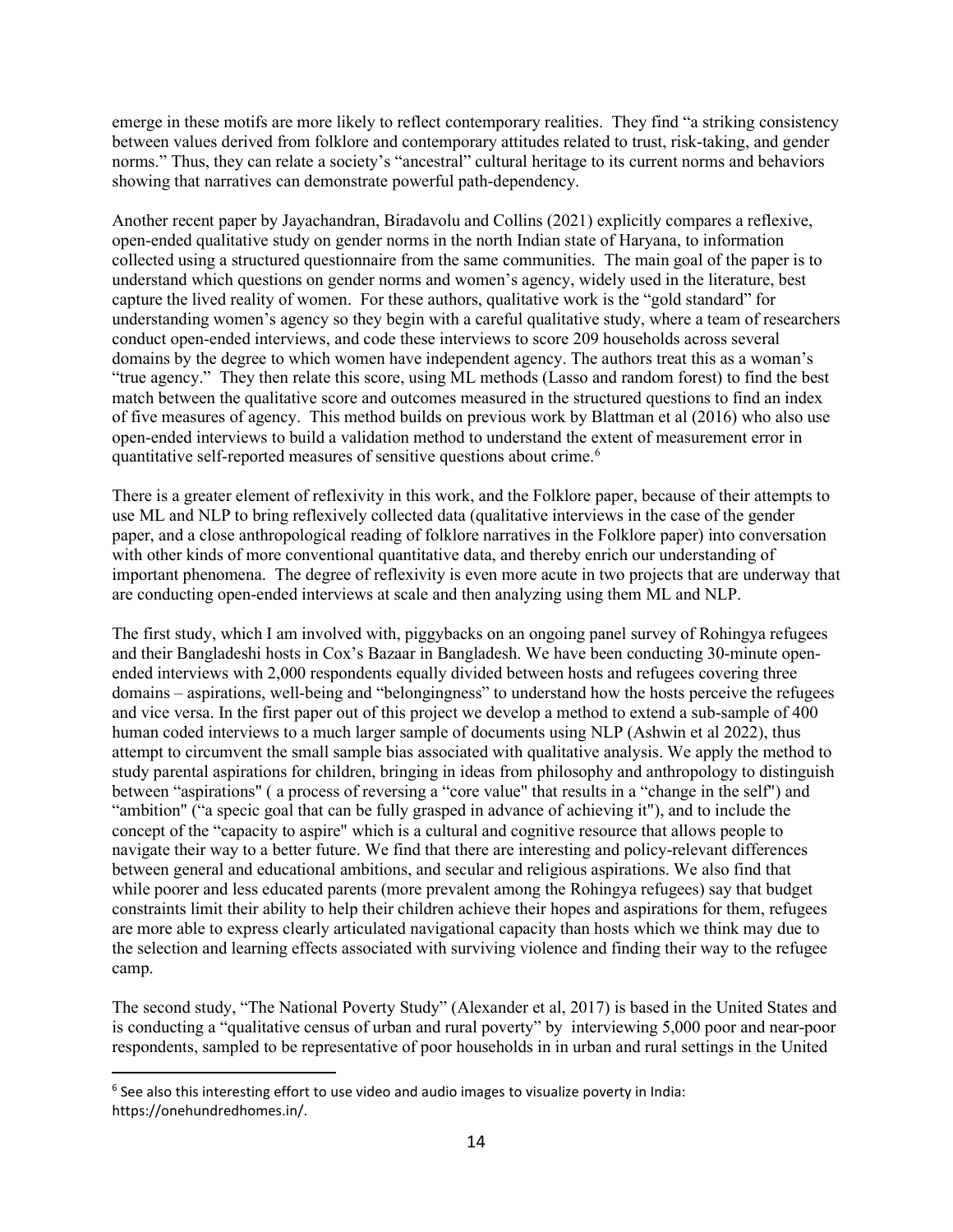States. They are employing a semi-structured open-ended protocol that covers domains that include lifehistories, social and familial relationships, and economic hardship. They plan to use a mix of traditional qualitative methods and NLP to analyze the large-N qualitative data.

# D. Studying Process

Empirical economics, particularly after the credibility revolution, seems almost singularly focused on outcomes. Mechanisms are generally relegated to ex-post theory, rather than careful observation of the process by which change happens. Ethnography, participant-observation, open-ended qualitative interviews, are eminently suited to filling this gap, to understanding "how", as well "how much" (White 2008, Bamberger, Rao and Woolcock 2010). Yet, despite the increased of qualitative methods in randomized trials and experiments in adjacent disciplines such as psychology (Paluck 2010), they have not yet taken hold in economics. I will briefly review three studies that integrate serious ethnography with quantitative impact evaluations to demonstrate the added value of incorporating an element of reflexivity into causal inference and demonstrate that it can help both in improving scientific understanding and in informing policy-making.

Harkening back to Elijah Anderson's ethnography of Philadelphia, a team of public health researchers and ethnographers collaborated on a mixed-methods study to find ways of dealing with urban "blight" in poorer areas of the city (Branas et al 2018). An ethnography of a poor "micro-neighborhood" in the city found it "visibly impacted" by drug trafficking and gun violence. Overgrown vacant lots were centers of drug dealing and violent activity and were used to store drugs and guns. Virtually all the residents interviewed in this neighborhood, in comparison with a better-off neighborhood, were very supportive of an intervention to clean up and "green" vacant lots. The team designed an intervention which cleaned vacant lots, planted new grass and trees, and installed fencing. 541 vacant lots were randomly chosen from poor neighborhoods in the city, and then randomly assigned to treatment and control groups. After a 38-month period, they found that areas around the treated lots saw a statistically significant 36% drop in perceptions of crime, and a 76% increase in the use of these vacant lots for social activities. Overall crime dropped by 13% and gun violence by 29%. In this study, ethnography was used less to track the process of change, and more to understand community needs to design an effective intervention to address urban blight and associated gun violence and crime.

Blattman et al's (2021) recent paper also studies drug-ridden neighbourhoods in the city of Medellin in Colombia which has long had a reputation of being at the centre of Colombia's drug economy. The research team, which combined economists and ethnographers, spent four years conducting open-ended interviews with dozens of gang leaders, managers, and foot soldiers in thirty gangs asking questions about their 30 gangs on their organization, operations, and rule. They also interviewed several experts, police, prosecutors, and community leaders. Drawing on their field work they designed a quantitative survey on the services provided by drug gangs in neighborhoods, tax collection, extortion, and the extent to which these were perceived as legitimate by the community. They used a natural experiment where the city was reorganized into 16 wards called *communas* in 1987*.* Streets on either side of a *communa* border were very similar, but for the three decades since the reorganization were located at different distances from the police and administrative headquarters of the neighboring *communas.* Quantitative data were collected from 7,000 respondents and 223 low- and middle-income neighborhoods. The qualitative and quantitative data provide revealing insights into the workings of the drug economy. Gangs did not provide public goods, the government does, but gangs provide excludable goods such as security services, informal contract enforcement, and dispute resolution which complement the services that governments provide. Consistent with this, the quantitative data show that the services provided by drug gangs tend to be more frequently closer to *communa* headquarters. Blattman et al thus challenge the received wisdom that organized crime "fills a vacuum left by weak states" but argue instead "criminal governance can also be a strategic response to strong state presence."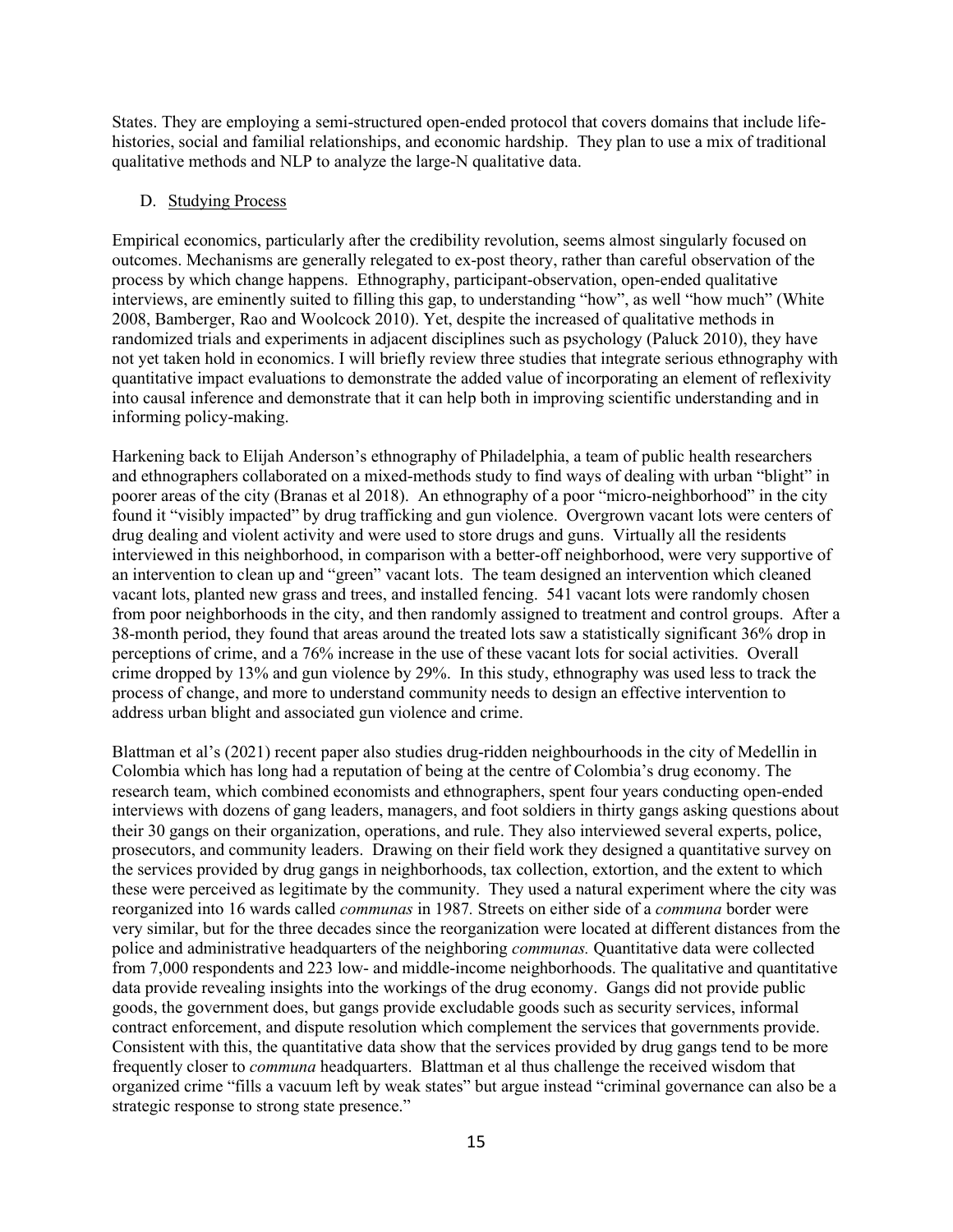Integrating an ethnography into the design of an impact evaluation can provide a robust way of examining processes and mechanisms. In 2007, I worked with colleagues to test an intervention to improve the quality of citizen engagement in Indian village governments (Rao, Ananthpur and Malik 2017). The intervention provided two weeks of training to village residents on participatory planning, village government regulations, budgets and administrative systems, which was followed by monthly follow-up visits by facilitators over a two-year period to mobilize citizens and translate their demands and needs into actions. We picked a hundred villages at random, and then randomly assigned 50 of them to the intervention. Quantitative data from surveys of villages, households and key informants were conducted prior to the intervention in 2007 and after the two-year period in 2009. A 10% sub-sample of the quantitative sample, five treatment and five control villages, were selected for the ethnography, which is a large sample for participant-observation. We developed an "embedded reporter" approach where five trained ethnographers were hired to live in these villages (each reporter was assigned to one treatmentcontrol pair) to conduct participant-observations. They prepared monthly reports of everything they observed – including economic changes, social changes, and political events. These 240 monthly reports constituted our qualitative data. Early rounds of the qualitative data helped inform the development of the quantitative survey instruments.

The quantitative data showed considerable improvement over time across a variety of indicators, but the difference in outcomes between treatment and control villages were not significantly different from each other. The ethnography allowed us to unpack the reasons why the intervention "failed" highlighting the role of variations in the quality of facilitation, lack of top-down support, and difficulties in confronting the stubborn challenge of persistent inequality. We found that while surveys have the advantage of being able to measure predictable outcomes with measurable effects, major events sometimes occur that are best investigated on the ground, during the moment they happen, by participant observers. Important shifts occur during points of conflict, or during periods of mobilization and coordination. These are not quotidian events and are very hard to predictably measure. Moreover, qualitative investigators can build strong relationships within communities that allow them to "see" differently and thus capture insights that a survey interviewer is unable to do.

These three studies, all of which integrate qualitative and quantitative methods into their design at the outset and not as an afterthought, clearly show how much these methods complement each other. Ethnographic work not only helps design better survey instruments, it can also help design better interventions and provide deep insights into the processes that underly the changes measured by quantitative data. This obvious point has been made several times, but ethnographic methods still have not become a routine part of the economist's tool kit, though recently a small number of impact evaluation papers have used open-ended interviews and focus groups to understand mechanisms (e.g., Muralidharan and Singh, 2020).

# E. Participation: Respondent as Analyst

If cognitive empathy is largely about reducing the social and political distance between the researcher and the researched, participation, or co-production, takes that a step further by actively involving communities in the research process. Robert Chambers and his colleagues at the Institute for Development Studies at Sussex have for several decades now advocated methods broadly labeled as "Participatory Rural Appraisal," that teach elementary graphic and visualization tools to communities so that can analyze and improve their own lives (Chambers, 1994) which have had a sizable impact in the practice of communitydriven development.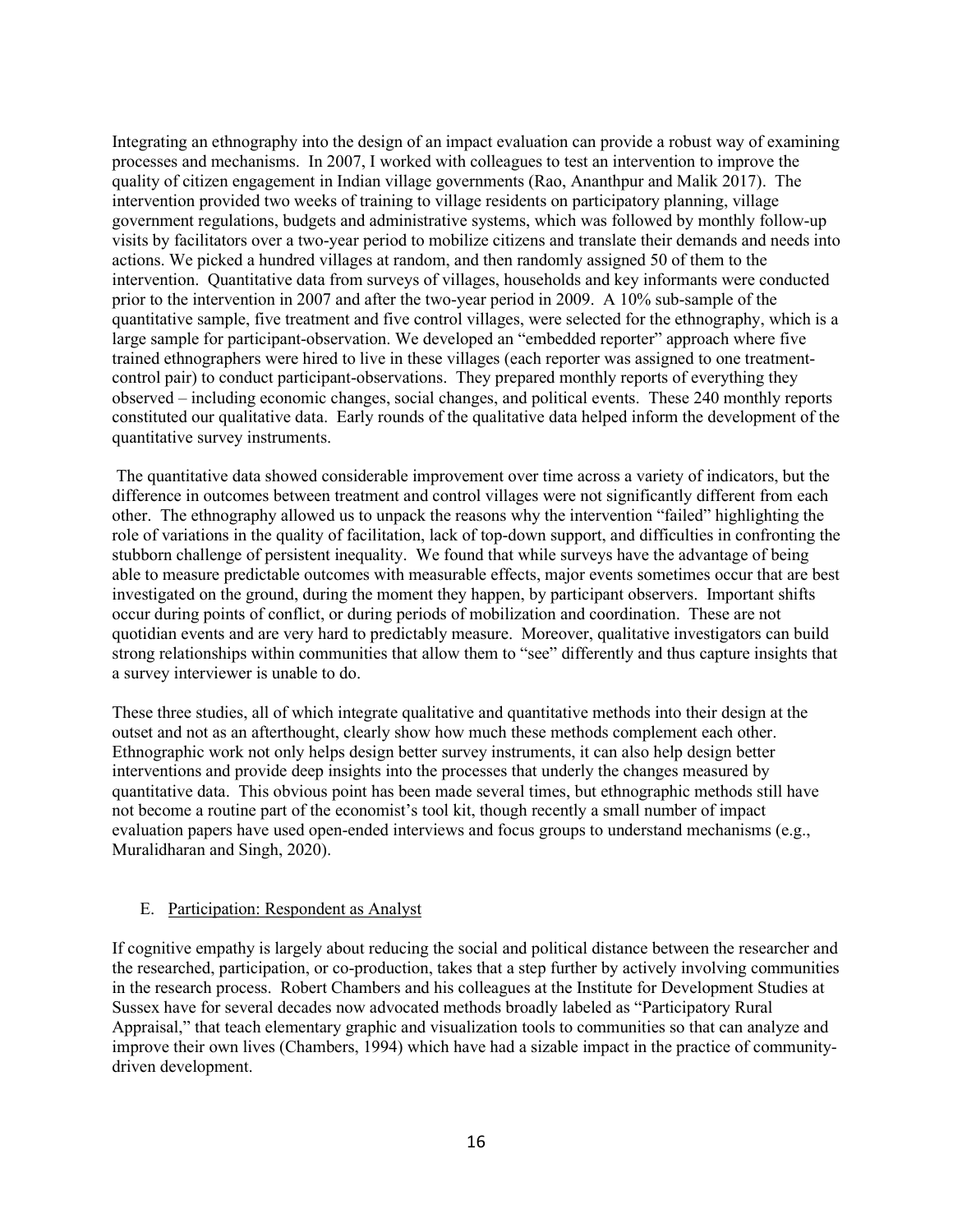Some scholars have made the case for co-produced research, where questions are designed with the input of the communities being studied, members of the community are involved in data collection, and research results are then fed back to the community, arguing that this improves the "rigor, relevance and reach of science" (Balazs and Morello-Frosch, 2013). The Centers for Disease Control released a "Tools and Techniques" note outlining a method for a more limited form of participation – where research findings are shared via a process of two-way dialogue with marginalized communities, arguing that this builds trust and improves the dissemination of public health advice (McDavitt et al, 2016). Development economists have made a similar case for presenting results from randomized control trials to communities, though some have cautioned that this could affect the integrity of the research process (McKenzie, 2011).

With all this, the fact remains that it is rarely done. Research in economics – even research that displays a great deal of cognitive empathy - remains largely extractive, and any benefits to the respondents who participate (other than the payments for participating in a survey) is usually indirect; via the long route of research outcomes affecting policy which in turn may have a possible impact on respondents. Recently several projects around the world have been involved in efforts to "democratize data," by involving people in designing, collecting and analyzing their own data tailored to answer their own needs (Ada Lovelace Institute, 2021). Yuen Yuen Ang (2020), building on Clifford Geertz description of ethnography as "thick description," has called this "thick data."

In 2014 some colleagues and I co-produced a method, that we called Participatory-Tracking, with tribal communities in South India to facilitate community-level decision making by democratizing the design, collection, and analysis of data (World Bank, 2021). Representatives of over 200 tribal villages engaged in several weeks of deliberations to think about what constituted the good life for them, turned those ideas into indicators measured with survey questions and then tested and adapted those questions in their villages so that they did not take more than 30 minutes to answer. The questionnaires were quite different from those generally used to track poverty with only a 17 percent overlap in questions with the Indian National Sample Survey. We incorporated the community designed questionnaire into a tablet-based electronic survey and used a system of video-based training to train community representatives to use the tablet to conduct surveys of their own villages. In our pilot, which covered one district, we were able to conduct a census of 32,000 households in the district in about six weeks. Once the survey was conducted the data were dispatched directly to a cloud server to prevent anyone from tampering with them. The same exercise was repeated the following year.

The goal was for villagers to use the data for two purposes, to track changes in the quality public services and in their living standards, and to use the data to make better decisions in village meetings (*gram sabhas*). This was challenging because levels of literacy were low (at about 65 percent), and numerical literacy was much lower. Thus, we could not use conventional data analytics and visualizations, and had to develop ways of showing the data that would be intelligible to someone who could not read or write. So, we co-produced data visualizations with the community, iterating a few times till we were confident that they were widely understood. These data were then presented at village planning meetings, including the village meetings described in earlier sections, and we found that they substantially helped improve the quality of discussion by allowing citizens and officials to focus on the issues rather than debate the facts. (More information is available here [https://socialobservatory.worldbank.org/categories/democratizing](https://socialobservatory.worldbank.org/categories/democratizing-data)[data.](https://socialobservatory.worldbank.org/categories/democratizing-data))

Efforts such as participatory tracking, which are still in their infancy, harness technology to empower communities to conduct their own research designed to study their own priorities. Professional researchers are largely on the sidelines serving mainly as advisors and facilitators. The rise in data literacy around the world, and technology to facilitate data collection, mapping, and visualization, have made such efforts a promising line of action. In effect, we have come full circle – and returned to Charles Booth and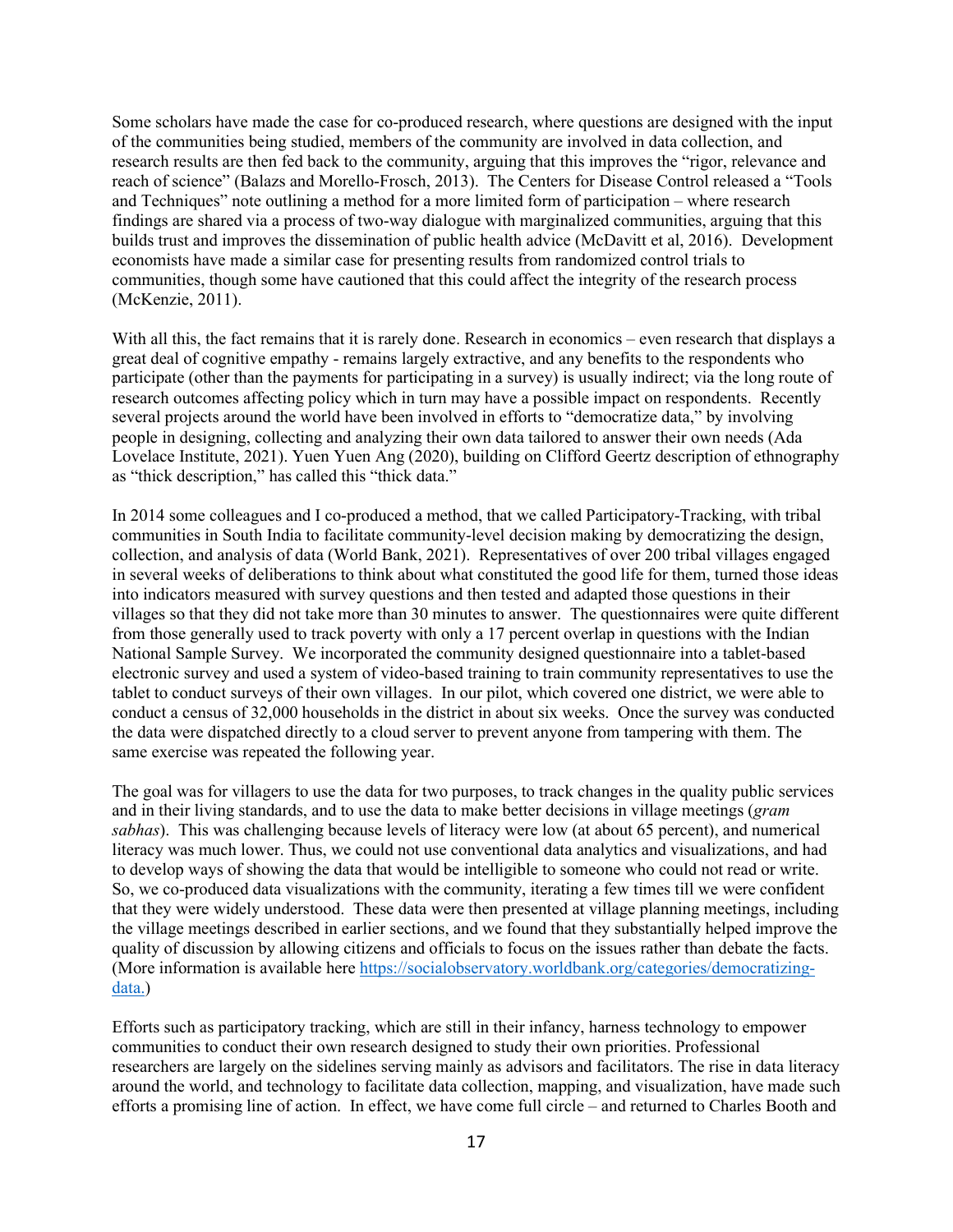his idea of using members of the community to collect data on themselves and their neighbors – with their full consent. And to use maps and visualizations to allow people to study to analyze the challenges that they face. The goal is to empower them to conduct research in a manner unmediated by professionals, and to act on the research findings to improve their lives.

# Conclusion

Those of us who do research on topics such as development, poverty or discrimination study people who are almost always at a considerable economic, social and cultural distance from us. This raises the important question of "Whose Reality Counts?" (Chambers, 1997). Do we focus on trying to meet the current standards of rigor of our discipline, satisfying our peer researchers, and ensuring our objectivity by maintaining an arms-length distance from those whom we research? Or is it imperative upon us to minimize the gap by discovering questions that closely reflect the interests and perspectives of our research subjects via a process of dialogue, and use methods and modes of enquiry that as closely as possible reflect their lived reality? Burawoy (1998) argues that research of the first kind is positivist, where objectivity and detachment is the organizing principle, and the second is reflexive where engagement, not detachment, is the primary organizing force. He further argues that "reflexive science" and "positive science" represent entirely different approaches to social science and live in separate spheres.

I disagree. I argue in this paper that there is a middle path between Burawoy's sharp divide between positive and reflexive science. While Economics is still a long way away from becoming a predominantly reflexive social science, there are four ways in which it can move towards greater reflexivity. All of them could be helped by a judicious mix of quantitative and qualitative methods: Greater *cognitive empathy*, incorporating qualitative and *narrative* information explicitly into our analytical toolkit, a focus on understanding *process* as well outcomes, and facilitating efforts towards greater *participation* of communities in our research. In this paper I have drawn on work in economics and the allied social sciences to provide examples of each modality and tried to show how mixing methods might add value.

However, there are a few caveats to note if we want to move further on the path towards greater reflexivity.

1) Cognitive empathy– as numerous economists have shown – can result in entirely quantitative analysis which emerges from a deep engagement with the field. Conversely, the analysis of qualitative, narrative data is not necessarily always reflexive. However, the explicit analysis of narratives and their incorporation into the empirical toolkit of economists can move us towards greater reflexivity by permitting the voices of respondents to be directly listened to and learned from, rather than being mediated via the artificial construct of a structured survey instrument. The reluctance amongst economists to treat open-ended narratives, unless done at scale, as anything other than colorful anecdata is a serious limitation.

2) Gathering good qualitative information, and analyzing it well, requires us to learn from the standards of rigor followed by the qualitative social sciences (See, for instance, Lareau 2021). Simply going to the field, conducting a few interviews and focus group discussions is not good enough. In particularly, there is a misconception among some economists that qualitative work is cheap, "quick and dirty," or easy. Good qualitative, and mixed methods, work can add quite a lot to the cost of a study.

3) The logic of sampling for qualitative data is not necessarily the same as for quantitative data. It depends on the nature and purpose of the study. For instance, when the purpose is to conduct case-studies without necessarily claiming broad representation, this has a different logic (Small 2009) than when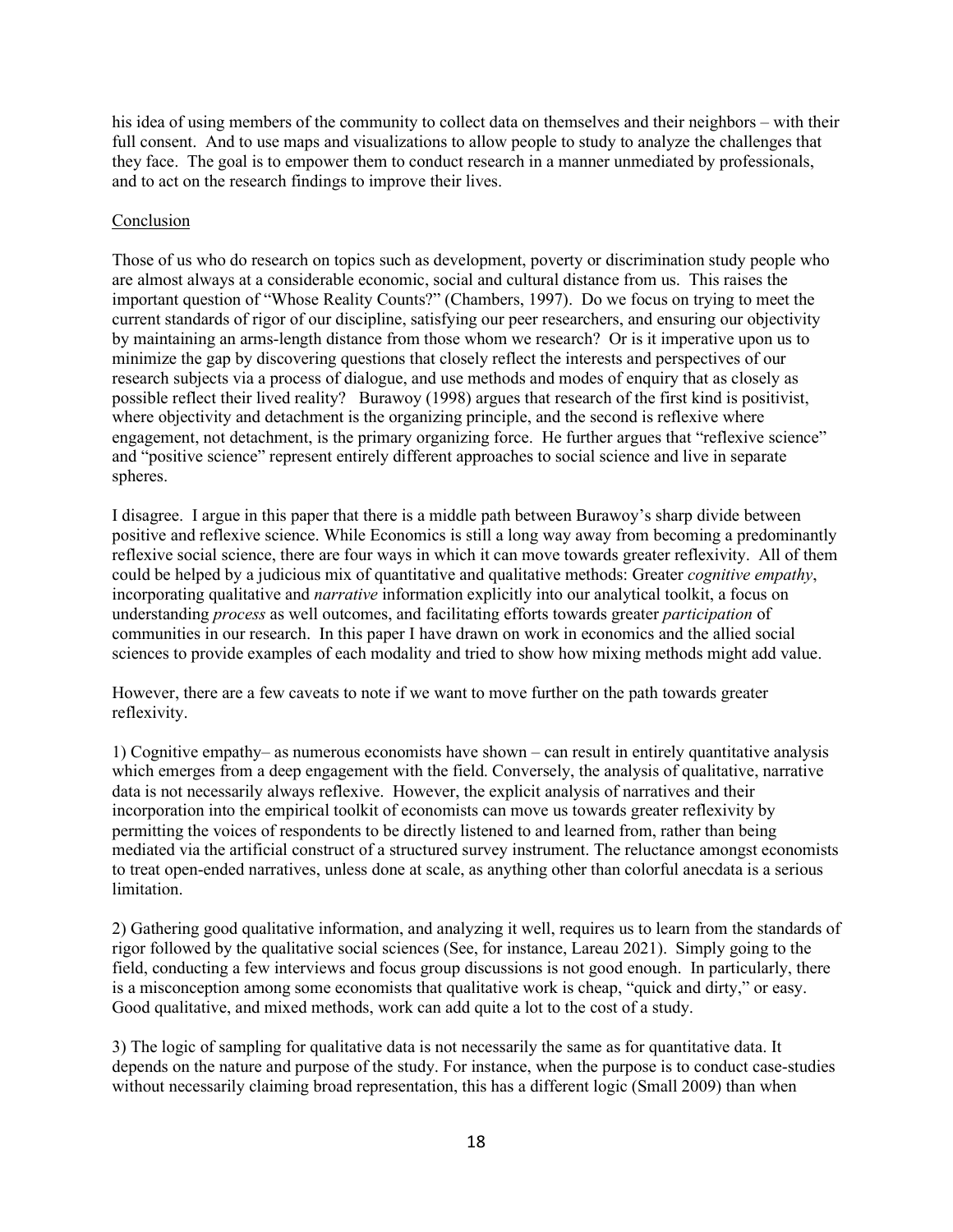qualitative data is collected, for instance, to understand patterns of well-being across a large country which would follow the familiar logic of stratified probability sampling (Alexander, 2017).

4) Integrating qualitative and quantitative work can be done in different ways. Following classical inferential logic, small-N qualitative work can be conducted using the case study method to develop hypotheses, which can then be tested for their generalizability, possibly mediated by a theoretical model, with quantitative data collected from a representative sample of respondents (Rao, 1997b). The integrated collection and analysis of qualitative and quantitative information can also be analyzed using Bayesian inference (Humphries and Jacobs 2015).

5) Machine learning and Natural Language Processing are a double-edged sword. They offer tremendous advantages in moving us towards analyzing narrative data at scale. Yet, supervised methods that rely on biased training sets, such as sentiment dictionaries developed for western contexts applied to non-western linguistic cultures, can result in substantial bias. Furthermore, as Woolcock (2021) has argued, when machines are used for analyzing data, narratives have the danger of being analyzed out of context and without nuance, resulting in misinterpretation. In other words, relying on machines without sensitive human intervention has the danger of turning reflexively collected data into non-reflexive analysis.

6) Process, studied carefully with qualitative methods, can be extremely valuable to understand the mechanisms of change and thus complement time-variant quantitative studies, particularly impact evaluations. Understanding process matters not just for research but also for policy, where an exclusive emphasis on policies that can only be assessed using experiments or impact evaluations can sharply limit our capacity to imagine and create a better world (Rao, 2019).

7) The potential for the direct participation of "respondents," "beneficiaries," and "subjects" in research is vastly unexplored. If our purpose as researchers is to assist in the process by which people become better-off, then more can be done to design and share research with people, and even co-create tools so that they can conduct research on themselves without the mediation of experts. This has implications for many things, including the measurement of well-being and poverty.

# References

Ada Lovelace Institute, 2021, *Participatory Data Stewardship: A Framework for Involving People in the Use of Data,* September, Creative Commons License

Alexander JT, R Andersen R, PW Cookson, K Edin, J. Fisher, D.B Grusky, M. Mattingly, C. Varner, 2017, A Qualitative Census of Rural and Urban Poverty. *The ANNALS of the American Academy of Political and Social Science*.;672(1):143-161.

Anderson, Elijah, 1990, *Streetwise: Race, Class and Change in an Urban Community*, University of Chicago Press, Chicago and London

Ang, Yuen Yuen, 2019, *Integrating Big Data and Thick Data to Transform Public Services Delivery*, IBM Center for the Business of Government, Washington DC

Appadurai, Arjun, 1989, "Small-Scale Techniques and Large-Scale Objectives," Chapter 11 in P. Bardhan (editor), *Conversations Between Economists and Anthropologists*, Oxford University Press, Oxford and Delhi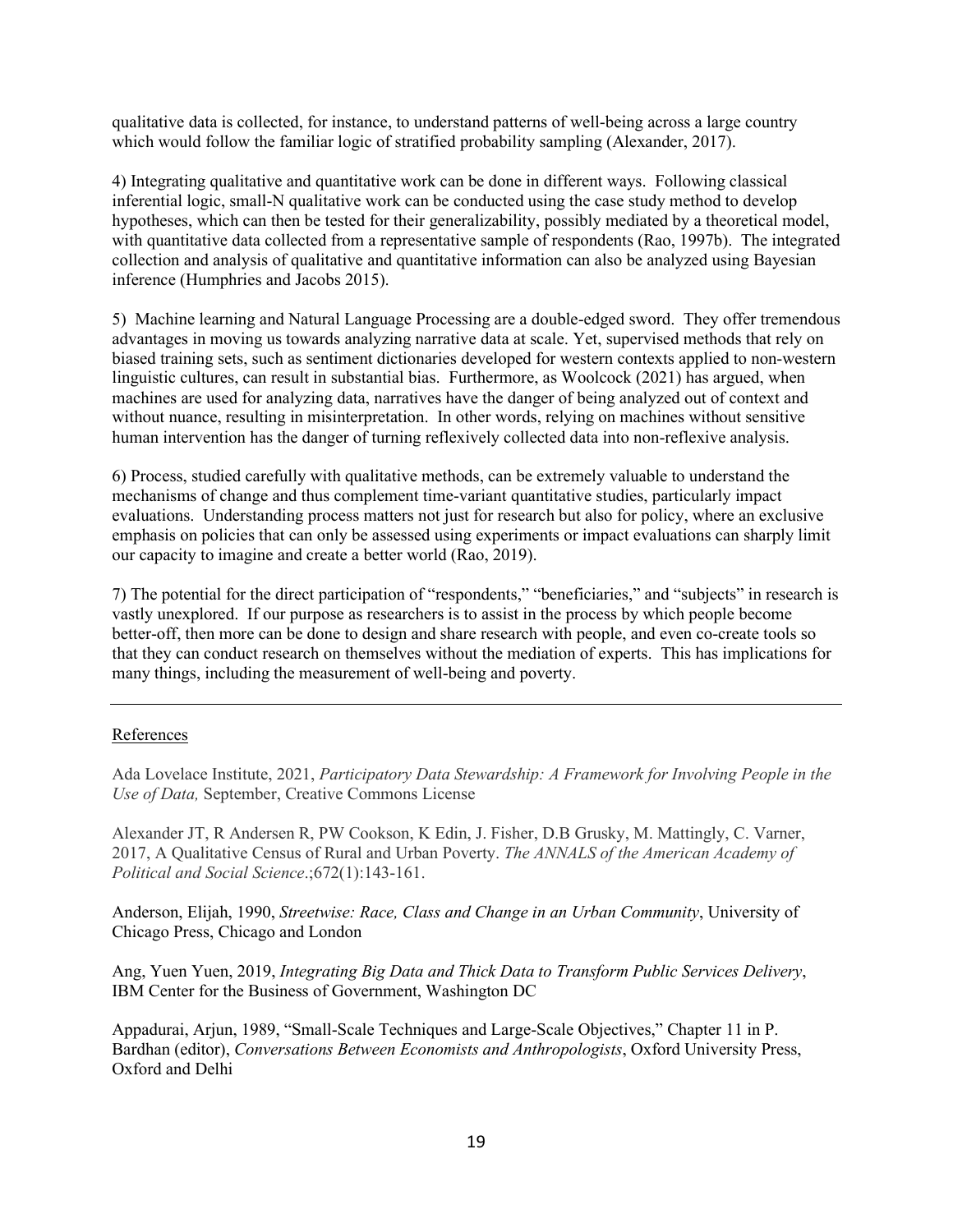Ashwin, Julian, Vijayendra Rao, Monica Biradavolu, Arshia Haque, Afsana Khan, Nandini Krishnan and Peer Nagy, January 2022, "Qualitative Analysis at Scale: An Application to Aspirations in Cox's Bazaar, Bangladesh," mimeo, World Bank

Balazs, Carolina L and Rachel Morello-Frosch, 2013, "The Three Rs: How Community-Based Participatory Research Strengthens the Rigor, Relevance, and Reach of Science," *Environmental Science,*  Volume 6, Number 1, Pp: 9-16

Bamberger, M., V. Rao, V. & M. Woolcock, (2010). Using mixed methods in monitoring and evaluation: experiences from international development. In A. Tashakkori and C. Teddlie (eds) *SAGE handbook of mixed methods in social & behavioral research* (pp. 613-642). SAGE Publications, Inc.,

Ban, Radu, Vijayendra Rao and Saumitra Jha, 2012, "Who has Voice in a Deliberative Democracy? Evidence from Transcripts of Village Parliaments in India," *Journal of Development Economics,* Vol. 99 #10, Pp: 428-438, November

Bardhan, Pranab (editor), 1989, *Conversations Between Economists and Anthropologists*, Oxford University Press, Oxford and Delhi

Bardhan, Pranab and Ashok Rudra, 1978, "Interlinkage of Land, Labour and Credit Relations: An Analysis of Village Survey Data in East India," *Economic and Political Weekly*, Vol 13, February

Bell, Clive, 2020, *Tales of Peasants, Traders, and Officials: Contracting in Rural Andhra Pradesh 1980- 82*, International Development in Focus. Washington, DC: World Bank.

Blattman, Christoper, Gustavo Duncan, Benjamin Lessing, and Santiago Tobon, 2021, "Gang Rule: Understanding and Countering Criminal Governance," mimeo

Blattman, Christopher, Julian Jamison, Tricia Koroknay-Palicz, Katherine Rodrigues, Margaret Sheridan, 2016, "Measuring the measurement error: A method to qualitatively validate survey data," *Journal of Development Economics*, Volume 120, Pp 99-112,

Bliss, Christopher J and Nicholas H Stern, 1982, *Palanpur: The Economy of an Indian Village*, Clarendon Press, Oxford

Bloch, Francis, and Vijayendra Rao, 2002, "Terror as a Bargaining Instrument: A Case Study of Dowry Violence in Rural India," *American Economic Review*, 92 (4): 1029-1043.

Booth, Charles, 1892-97, *Life and Labour of the People In London,* MacMillan, London

Branas, Charles C, Eugenia South, Michelle C. Kondo, Bernadette C.Hohl, Philippe Bourgois, Douglas J. Wiebe, John M. MacDonald, 2018, "Citywide cluster randomized trial to restore blighted vacant land and its effects on violence, crime, and fear," *Proceedings of the National Academy of Sciences* March, 115 (12) Pp: 2946-2951

Burawoy, Michael, 1998, "The Extended Case-Study Method" *Sociological Theory*, Vol. 16:1, March

Caliskan, Aylin, 2021, "Detecting and Mitigating Bias in Natural Language Processing," *Artificial Intelligence and Emerging Technology (AIET) Initiative*, Brookings Institution, Washington DC, May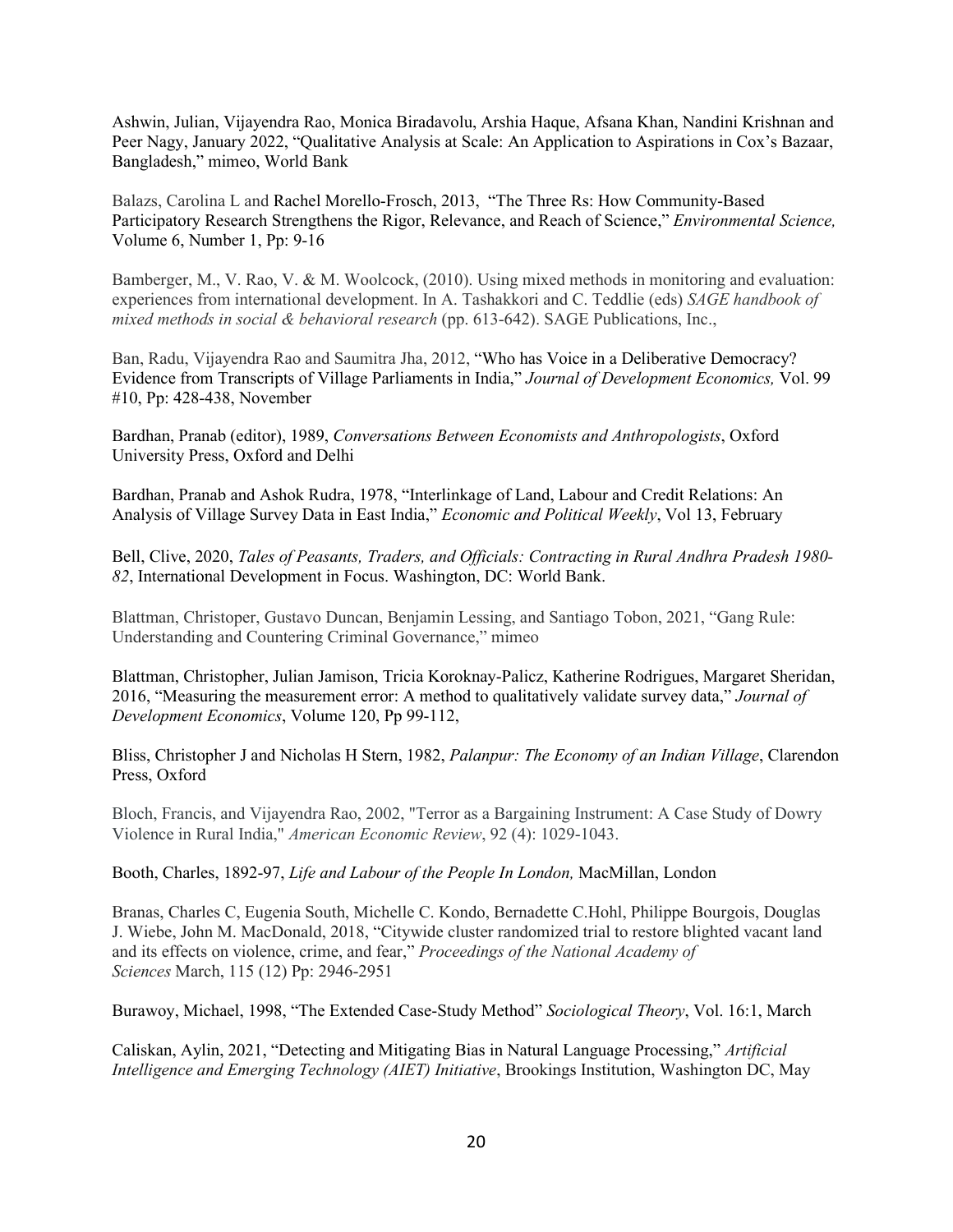Chambers, Robert, 1994, "The origins and practice of participatory rural appraisal," *World Development*, Volume 22, Issue 7, Pp 953-969

Chambers, Robert, 1997, *Whose Reality Counts? Putting the First Last,* Intermediate Technology Publications, Great Britain

Collins, Daryl, Jonathan Morduch, Stuart Rutherford and Orlanda Ruthven, 2009, *Portfolios of the Poor: How the World's Poor Live on \$2 a Day*, Princeton University Press, Princeton

Dreze, Jean, 2017, *Sense and Solidarity: Jholawala Economics for Everyone*, Permanent Black, New Delhi

Epstein, Trude Scarlett, 1962, *Economic Development and Social Change in South India*, Manchester University Press, Manchester

Gentzkow, Matthew, Jesse M. Shapiro, Matt Taddy, 2019, "Measuring Group Differences in High-Dimensional Choices: Method and Application to Congressional Speech," *Econometrica* Vol. 87(4), Pp: 1307-1340

Gentzkow, Matthew, Bryan Kelly, and Matt Taddy. 2019. "Text as Data." *Journal of Economic Literature*, 57 (3): 535-74.

Goffman, Erving, *Stigma: Notes on the Management of Spoiled Identity*, 1960, Prentice-Hall, New York

Goffman, Erving, *Strategic Interaction*, 1969, University of Pennsylvania Press, Philadelphia

Goldstein, Markus and Christopher Udry, 2008, "The Profits of Power: Land Rights and Agricultural Investment in Ghana," *Journal of Political Economy*, Vol. 116 (6).

Gregory, CA and JC Altman, 1989, *Observing the Economy*, Routledge, London

Gudeman, Stephen, 2001, *The Anthropology of Economy*, Blackwell Publishers, Malden and Oxford

Himamshu, Peter F Lanjouw and Nicholas Stern, 2018, *How Lives Change: Palanpur, India and Development Economics*, Oxford University Press, Oxford and New York

Humphreys, Macartan and Alan M. Jacobs, 2015, "Mixing Methods: A Bayesian Approach." *The American Political Science Review* 109, no. 4 : 653–73.

Jayachandran, Seema, Monica Biradavolu and Jan Cooper, 2021 "Using Machine Learning and Qualitative Interviews to Design a Five-Question Women's Agency Index," Northwestern Global Poverty Research Lab Working Paper no. 21-104, March

Kanbur, Ravi and Paul Shaffer, "Epistemology, Normative Theory and Poverty Analysis: Implications for Q-Squared in Practice," *World Development*, Volume 35, Issue 2, 2007, Pp: 183-196

Lareau, Annette, 2021, *Listening to People: A Practical Guide to Interviewing, Participant Observation, Data Analysis, and Writing It All Up*, University of Chicago Press, Chicago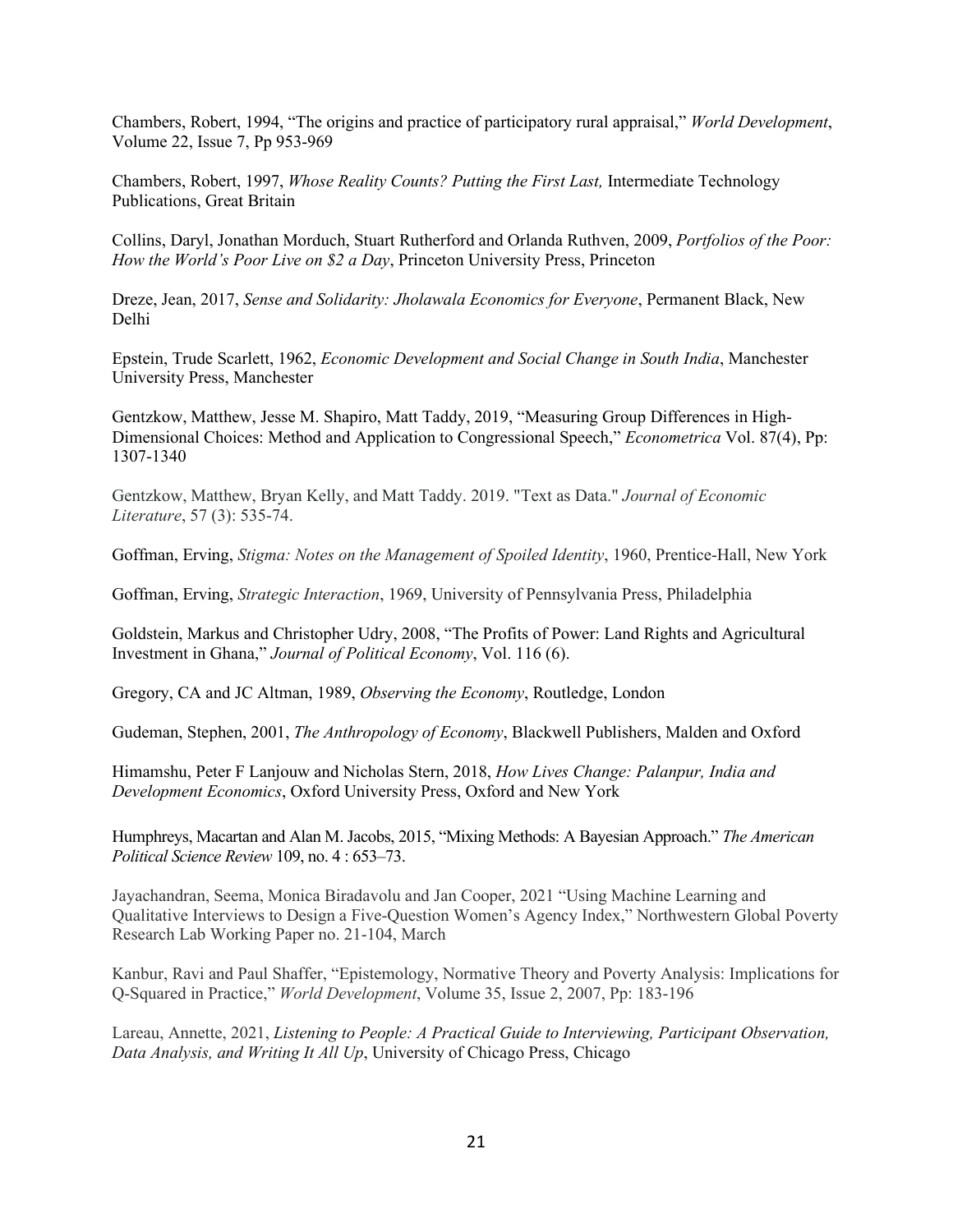Lamont, Michele, 2000, *The Dignity of Working Men: Morality and the Boundaries of Race, Class and Immigration*, Russel Sage Foundation and Harvard University Press, New York and Cambridge MA.

Lieberman, Evan and Andrew Miller, 2021, "Do Online Newspapers Promote or Undermine Nation-Building in Divided Societies: Evidence from Africa," *Nations and Nationalism* 27, Pp: 238-259

Matamoros-Fernández, A., & Farkas, J, (2021), "Racism, Hate Speech, and Social Media: A Systematic Review and Critique," *Television & New Media*, 22(2), Pp: 205–224.

McDavitt B, Bogart LM, Mutchler MG, Wagner GJ, Green HD Jr, Lawrence SJ, et al. 2016, "Dissemination as Dialogue: Building Trust and Sharing Research Findings Through Community Engagement," *Preventing Chronic Disease*, Center for Disease Control, Volume 13:150473.

McKenzie, David, 2011, "Should We Share Results with Respondents?" *Development Impact Blog,* October 3rd.

Morduch, Jonathan and Rachel Schneider, 2019, *The Financial Diaries: How American Families Cope in a World of Uncertainty,* Princeton University Press, Princeton

Morgan, Mary S, 2019, *Charles Booth's London Poverty Maps,* Thames and Hudson, London

Michalopoulos, Stelios, Melanie Meng Xue, 2021, "Folklore," *The Quarterly Journal of Economics*, Volume 136, Issue 4, Pp 1993–2046

Muralidharan, Karthik and Abhijeet Singh, "Improving Public Sector Management at Scale? Experimental Evidence on School Governance in India," NBER Working Paper 28129, Cambridge MA

Olson, Mancus, 1965, *The Logic of Collective Action*, Harvard University Press, Cambridge MA.

Ostrom, Elinor, 1990, *Governing the Commons: The Evolution of Institutions for Collective Action*, Cambridge University Press, Cambridge and New York

Paluck, Elizabeth Levy, 2010, "The Promising Integration of Qualitative Methods and Field Experiments" *The ANNALS of the American Academy of Political and Social Science*. 628(1):59-71.

Parthasarathy, Ramya, Vijayendra Rao and Nethra Palaniswamy, 2019, "Deliberative Democracy in an Unequal World: A Text-As-Data Study of South India's Village Assemblies." *American Political Science Review* 113, no. 3: 623–40.

Rao, Vijayendra, Kripa Ananthpur and Kabir Malik, 2017, "The Anatomy of Failure: An Ethnography of a Randomized Trial to Deepen Democracy in Rural India," *World Development*, Volume 99, Pp:: 481- 497

Rao, Vijayendra, 1997a, "Wife Beating in Rural South India: A Qualitative and Econometric Analysis," *Social Science and Medicine*, Vol. 44, # 8, Pp. 1169-1180, April

Rao, Vijayendra, 1997b, Can Economics Mediate the Relationship Between Anthropology and Demography, *Population and Development Review*, *23*(4), 833–838

Rao, Vijayendra, 2019, "Process-Policy & Outcome-Policy: Rethinking How to Address Poverty & Inequality," *Daedalus*; 148 (3): Pp 181–190.